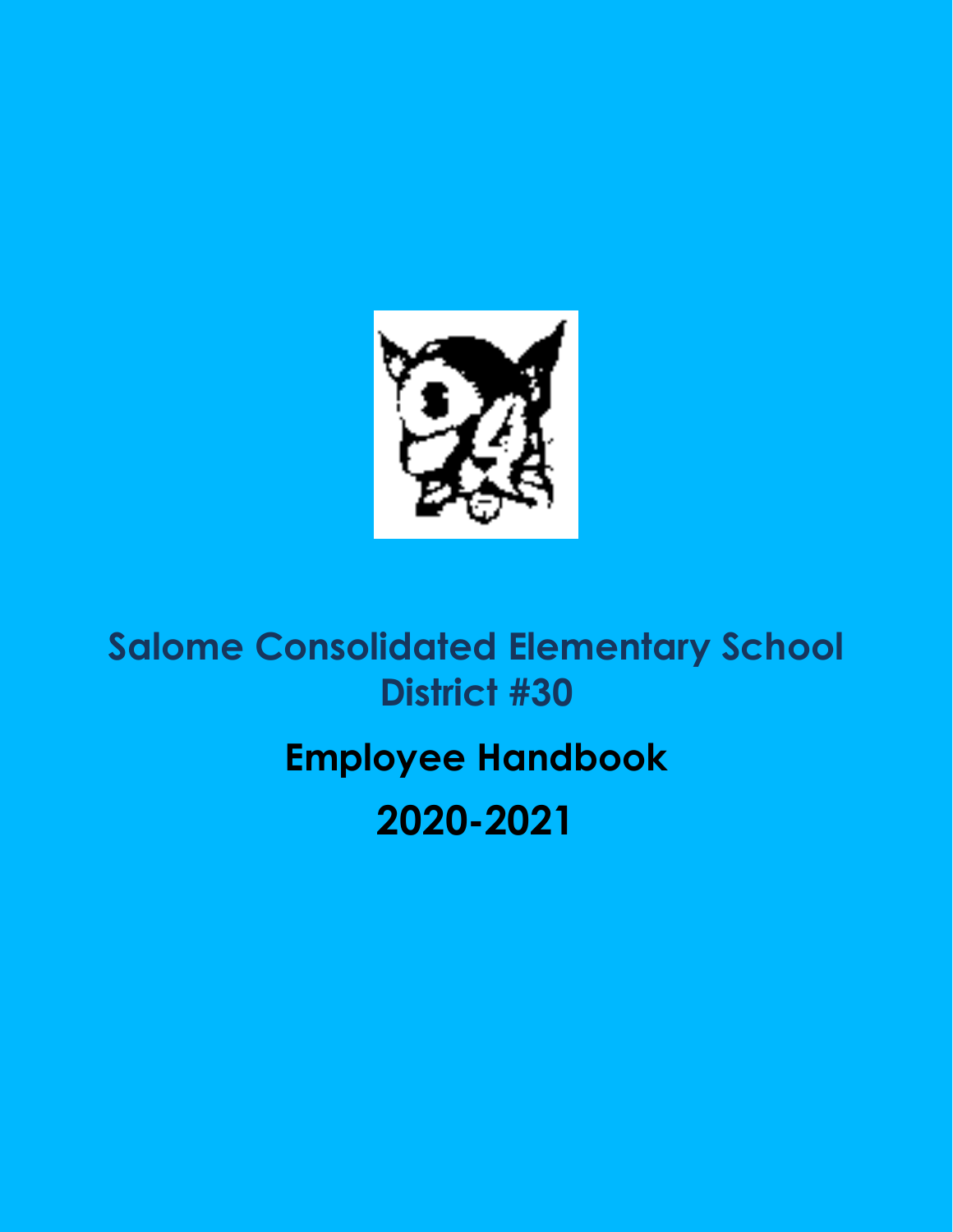

# **Notice to Employee**

It is every employee's responsibility to become familiar with the materials contained in the Salome Consolidated Elementary School District 2020-2021 Employee Handbook.

The information contained in this handbook applies to all employees of Salome Consolidated Elementary School District. It is presented as a matter of information only and its contents should not be interpreted as a contract between the District and any of its employees, nor does it imply continuing employment. Nothing contained within this handbook should be interpreted to supersede Governing Board Policy. Any verbal or written representations to the contrary of the above statements are invalid and should not be relied upon by any prospective or existing employee.

As soon as you have received your handbook, complete the information below, cut off the signature sheet portion, and return to the Superintendent.

As stated above, the policies referenced herein have been summarized to provide you with basic information. The selected policies are those that most affect District employees. In each referenced policy of this handbook, the *locator* for the official complete policy has been provided. A complete policy can be found in the District's Policy Manual using the locator found in parenthesis next to the name of the policy. Policy books are available at your school or available through the internet at www.azsba.org.

# **PLEASE READ CAREFULLY!**

# **- - - - - - - - - - - - - - - - - - - - - - - - - - - - - - - - - - - - - - - -**

My signature below verifies that I have received and have read my **2020-2021** Employee Handbook. I understand that it is my responsibility to become familiar with the Salome Consolidated Elementary School District policies and procedures it contains. I agree to abide by District policy and regulations on appropriate use of the electronic information system, as incorporated herein by reference.

My signature on this page indicates I will abide by the provisions and conditions indicated. I understand that any violations of these terms and conditions may result in disciplinary action and the revocation of my use of the information system. I also understand that if I have any questions regarding the contents, I should bring them to the attention of the Superintendent or to the Administration Office.

**\_\_\_\_\_\_\_\_\_\_\_\_\_\_\_\_\_\_\_\_\_\_\_\_\_\_\_\_\_\_\_\_\_\_\_\_\_\_\_\_\_\_\_ \_\_\_\_\_\_\_\_\_\_\_\_\_\_\_\_\_\_\_\_\_\_\_\_\_\_\_\_\_\_**

**\_\_\_\_\_\_\_\_\_\_\_\_\_\_\_\_\_\_\_\_\_\_\_\_\_\_\_\_\_\_\_\_\_\_\_\_\_\_\_\_\_\_\_ \_\_\_\_\_\_\_\_\_\_\_\_\_\_\_\_\_\_\_\_\_\_\_\_\_\_\_\_\_\_**

Employee's Printed Name Department

Employee's Signature Date Date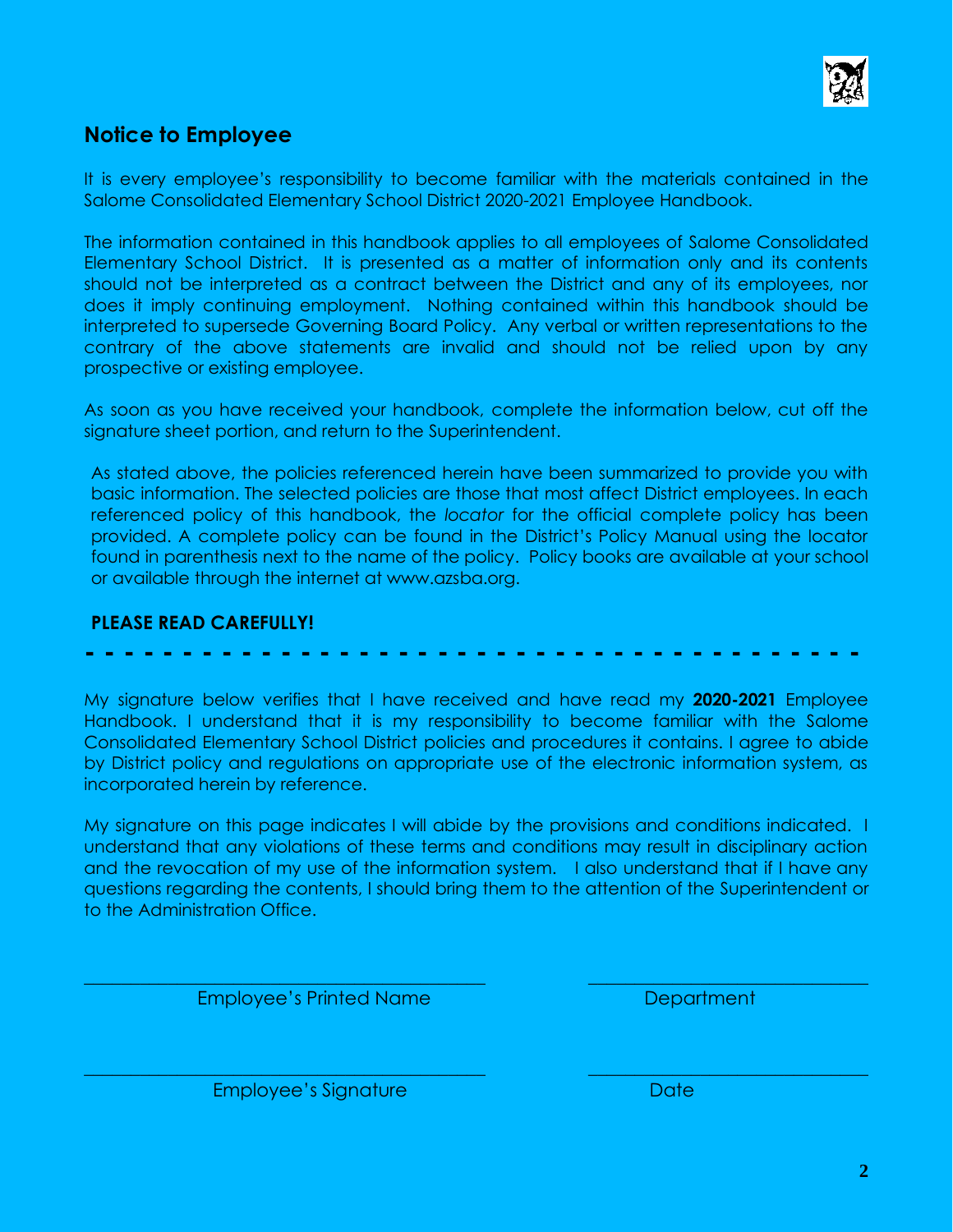

# **TABLE OF CONTENTS**

| WORKERS COMPENSATION-PROCEDURES FOR EMPLOYEE INCIDENT/WORK INJURY REPORTING 25 |  |
|--------------------------------------------------------------------------------|--|
|                                                                                |  |
|                                                                                |  |
|                                                                                |  |
|                                                                                |  |
|                                                                                |  |
|                                                                                |  |
|                                                                                |  |
|                                                                                |  |
|                                                                                |  |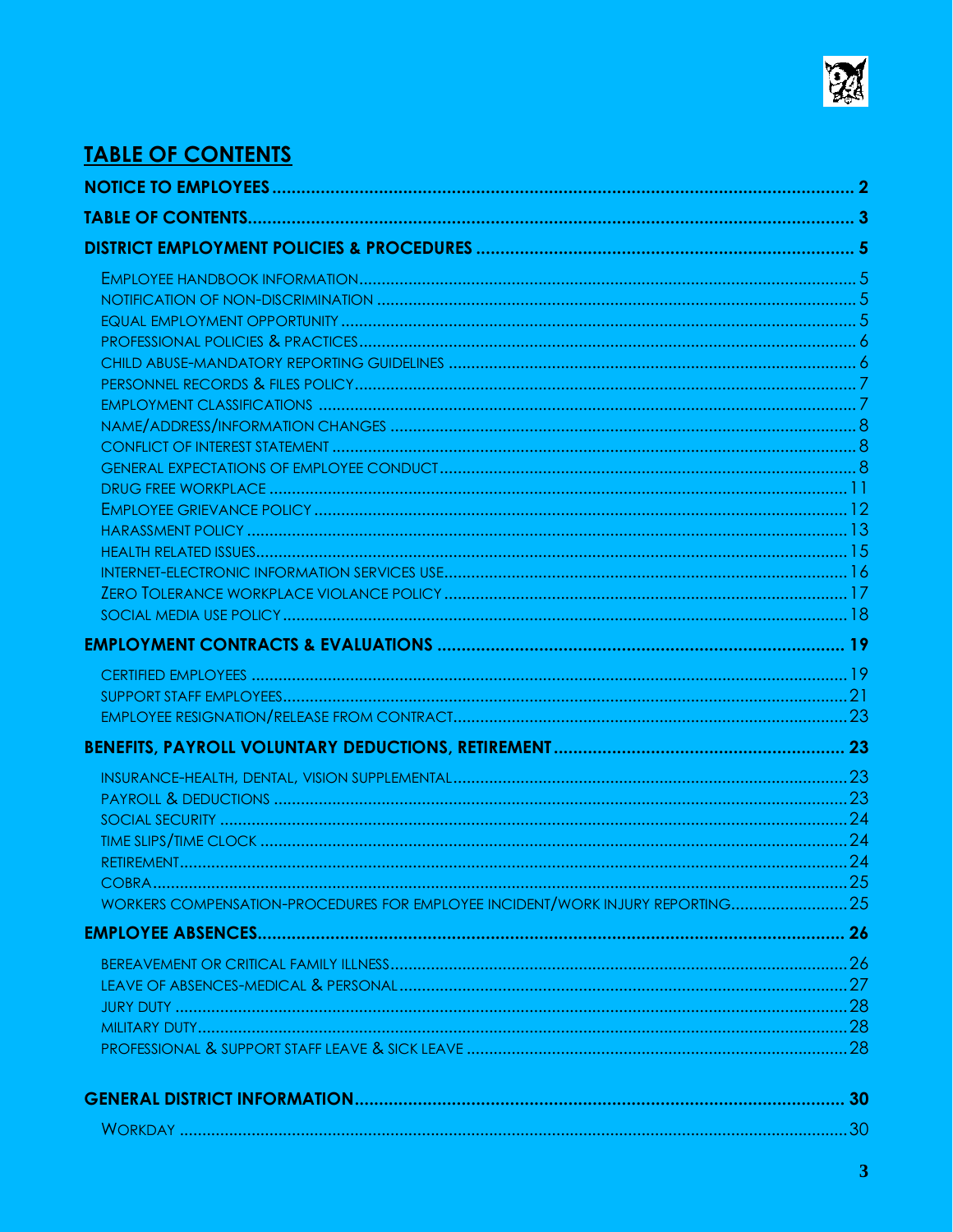

| .31 |
|-----|
|     |
|     |
|     |
|     |
|     |
|     |
|     |
|     |
|     |
|     |
|     |
|     |
|     |
|     |
|     |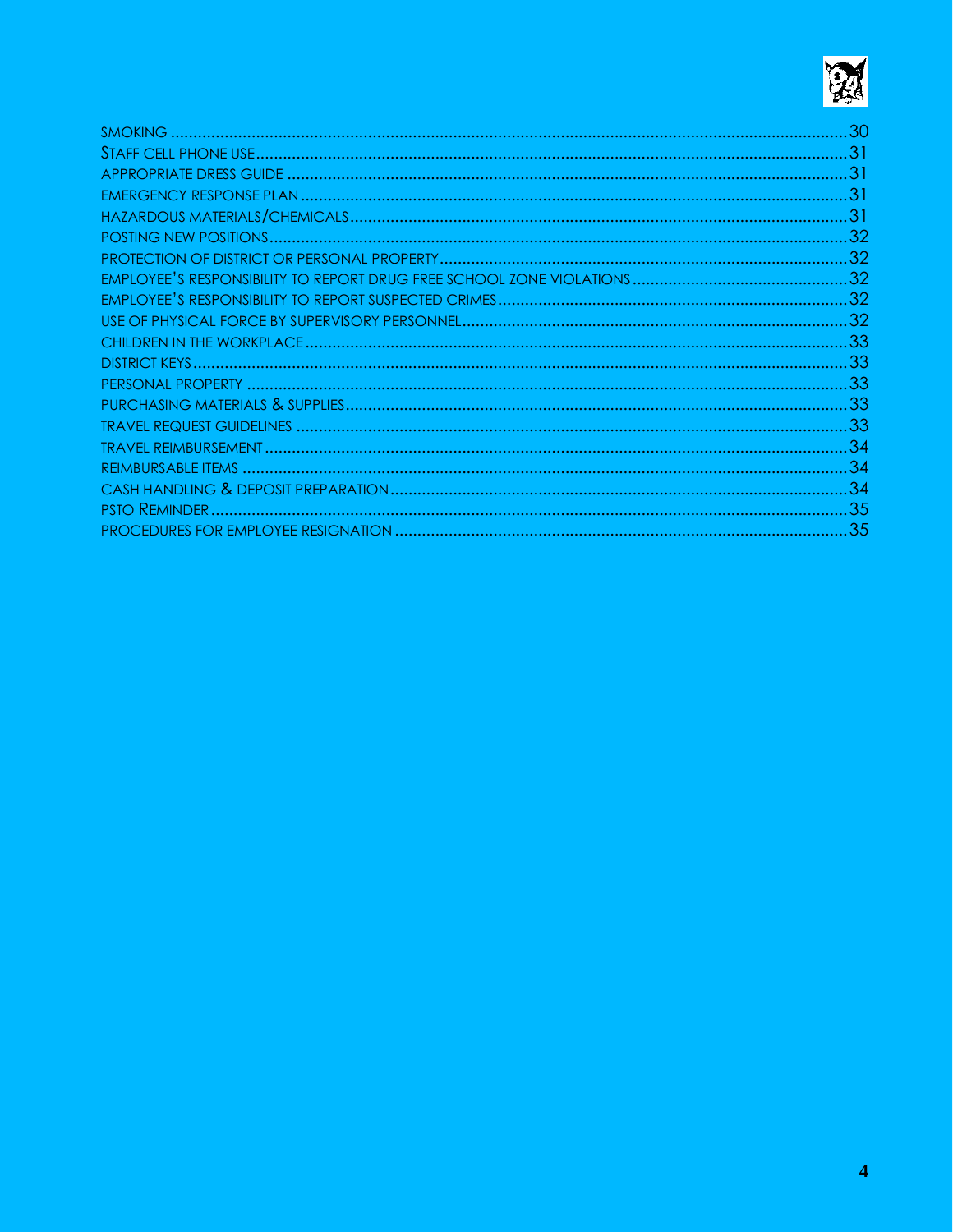

# **DISTRICT EMPLOYMENT POLICIES & PROCEDURES**

# **Employee Handbook Information**

Information contained in this handbook applies to all employees of Salome Consolidated Elementary School District. It is presented as a matter of information only. The practices/procedures in this Handbook are to be considered as guidelines. Salome Consolidated Elementary School, at its option, may change, delete, suspend, or discontinue any part or parts of the policies in this Handbook at any time without prior notice. Any such action shall apply to existing as well as future employees with continued employment being the consideration between the employer and employee. Contents should not be interpreted as a contract between the District and any employee, certified or classified, nor does it imply continuing employment. No statement or promise by the Superintendent or a supervisor may be interpreted as a change in policy nor will it constitute an agreement with an employee. Any verbal or written statements to the contrary are invalid and should not be relied upon by any prospective or existing employee. Nothing contained within this handbook should be interpreted to supersede Governing Board Policy. Any policy in this handbook will be superseded by applicable law as laws are updated or changed.

# **Notification of Nondiscrimination**

Salome Consolidated Elementary School District does not discriminate on the basis of race, color, national origin, gender, age or disability in admission to its programs, services, or activities, in access to them, in treatment of individuals, or in any aspect of their operations. The Salome Consolidated Elementary School District also does not discriminate in its hiring practices or employment practices.

This notice is provided as required by Title VI of the Civil Rights Act of 1964, Section 504 of the Rehabilitation Act of 1973, Title IX of the Education Amendments of 1972, the Age discrimination Act of 1975, and the Americans with Disabilities Act of 1990. Questions, complaints or request for additional information regarding these laws may be forwarded to the designated compliance coordinator:

Mr. George Dean – Superintendent Salome Consolidated Elementary School District #30 P.O. Box 281/38128 Saguaro & Main Salome, AZ 85348 928.859.3339

# **Equal Employment Opportunity**

Discrimination against an otherwise qualified individual with a disability or any individual by reason of race, color, religion, sex, age, or national origin is prohibited. Efforts will be made in recruitment and employment to ensure equal opportunity in employment for all qualified persons.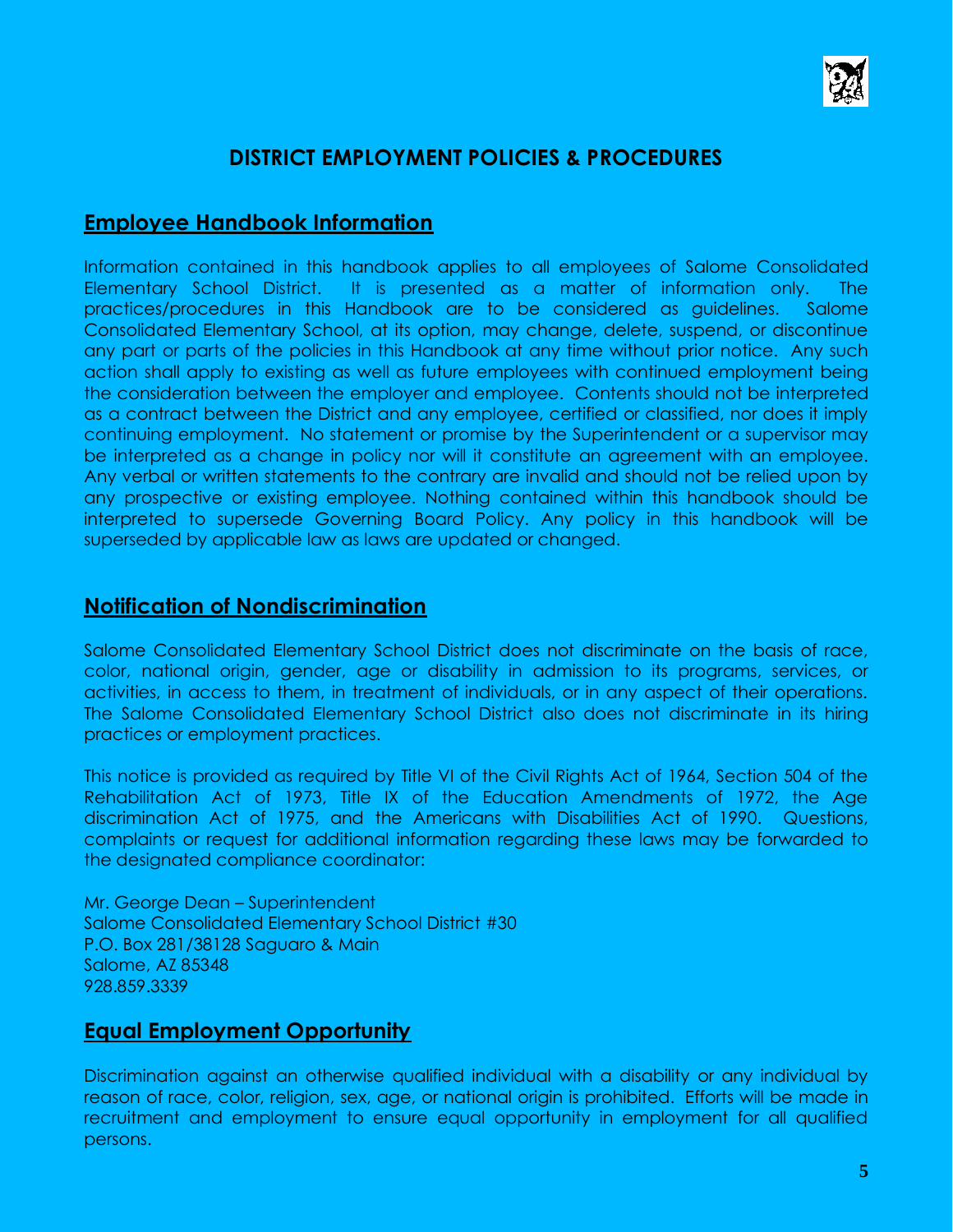

The Superintendent shall be the compliance officer. Any person who feels unlawfully discriminated against or to have been the victim of unlawful discrimination by an agent or employee of the District or who knows of such discrimination against another person should file a complaint with the District Administrator. If the District Administrator is the one alleged to have unlawfully discriminated, the complaint shall be filed with the President of the Board.

# **Professional Policies and Practices**

The District takes great pride in its employees and believes that each is dedicated to being a part of the success and growth of our students. To ensure success for all, it is necessary to establish rules to provide a safe and efficient work place.

Employees are expected to conform to these standards while on District property or engaged in District business. These rules are not inclusive, but rather to serve as a professional guide for employees. Violations of any of these standards may result in disciplinary action, up to and including termination of employment.

# **Child Abuse – Mandatory Reporting Guidelines:**

In accordance with Arizona Revised Statutes and Governing Board Policy, all school personnel (certified employees, classified employees, nurses, administrators, counselors psychologists) including volunteer staff and Governing Board members, have a legal obligation to report child abuse if they form a reasonable belief that a child is or was a victim of child abuse; non-accidental injury, abuse reportable (sexual) offense or neglect. Arizona's reporting statute is intended to protect children as the first priority. Child abuse may take on many forms, including physical injury (injury that was not accidental in nature), neglect (basic needs such as food, clothing, medical attention or shelter are not provided) or sexual (physical contact, exploitation, prostitution, etc.) Non-accidental injury can be caused by an adult or by the child's peer. The fact of the non-accidental injury is what triggers the duty to report, not the age or mental ability of the aggressor.

Any certificated person or Governing Board member who reasonably suspects or receives a reasonable allegation that a person certificated by the Department of Education has engaged in conduct involving minors that would be subject to the reporting requirements of ARS 13-3620 shall report or cause reports to be made to the Department of Education in writing as soon as it is reasonably practicable but not later than three business days after the person first suspects or receives an allegation of the conduct. Failure to make this report is, in itself unprofessional conduct.

Individuals making a report are protected from liability if the report ultimately turns out to be unfounded. A person who fails to report abuse (as provided in ARS 13-3620) is guilty of a Class 1 misdemeanor unless the person failed to report a "reportable offense." Failure to report a sexual offense is a Class 6 felony. The law does not require the individual or the district to conduct an investigation before making a report. It is the responsibility of Child Protective Services (CPS) and the police to investigate the allegations. A verbal report must be made immediately when abuse is suspected; a written report must be made no more than 72 hours later. The report may be made to Law Enforcement in all cases, or if the suspected abuser is a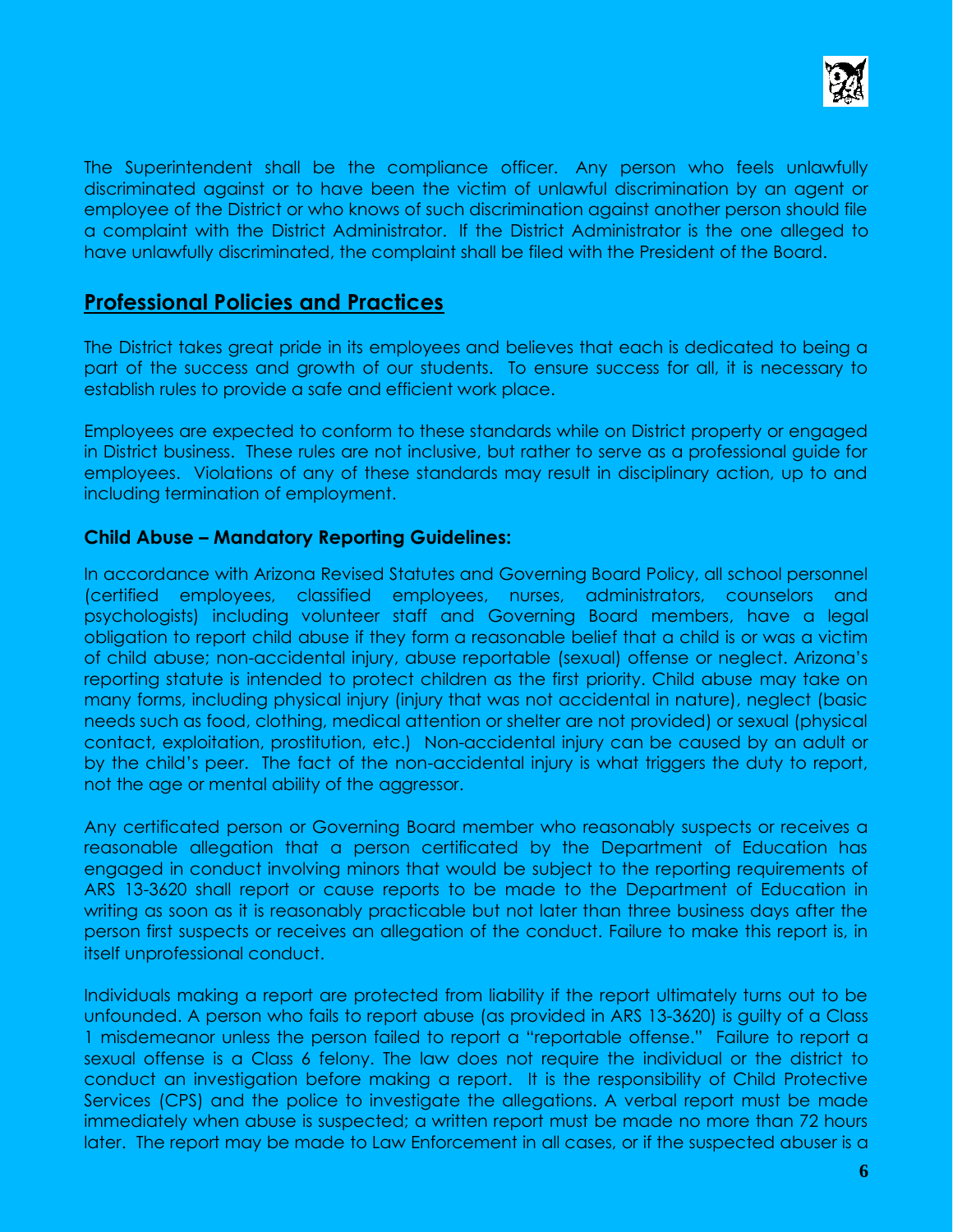

family member, the employee may choose to make the report to CPS. District employees who have witnessed, or suspect child abuse shall:

- Contact the appropriate authorities (Child Protective Services 1-888-767-2445) or Law Enforcement
- Contact their Administrator/Superintendent to notify him/her that a report has been made.

# **Personnel Records and Files**

The District will maintain a complete and current official Personnel file for each District employee. Personnel files are the property of the District.

Professional (Certificated) employees are required to supply the District office with current and complete official transcripts of all college credits.

It is the duty and responsibility of each certificated employee to keep such certification current.

Employees may review materials placed in the file with advanced written notice. For access to your personnel file, please contact the Administration Office. This must be done in the presence of a representative from the Administration Office. Employees will be advised of, and will be permitted to review and comment on, all information of a derogatory nature to be placed in their respective personnel files. The employee may prepare a written reply to such information, and such reply, if any, will be appended to the information in the file.

The District may create such sub-files within a personnel file as are appropriate to ensure confidentiality of those files made confidential by law and efficient use of the file. Access to personnel files will be limited to authorized District officials and employees authorized to handle personnel files. Individual Board members may only inspect confidential staff files when specifically authorized by the Board, as evidenced by action of a quorum of the Board in a legal meeting properly noticed. Employees may review their own files by making written requests to the Superintendent. Materials obtained prior to an employee's employment, such as confidential recommendations or interview notes, will not be available for review by the employee.

Documents within a personnel file may be reviewed by the public only to the extent that disclosure is compelled as a public record. Individuals requesting copies shall use the official Request for Public Records form and submit to the District Administration office. Requested copies will be made at a cost of .35 per copy.

# **Employment Classifications**

Each individual is employed in one of the following categories:

- REGULAR FULL-TIME An employee who works at least thirty (30) hours per week in a regular on-going assignment.
- REGULAR PART-TIME An employee who works in a regular assignment, but fewer than thirty (30) hours per week.
- TEMPORARY A person hired as an extra employee and not into a regular full or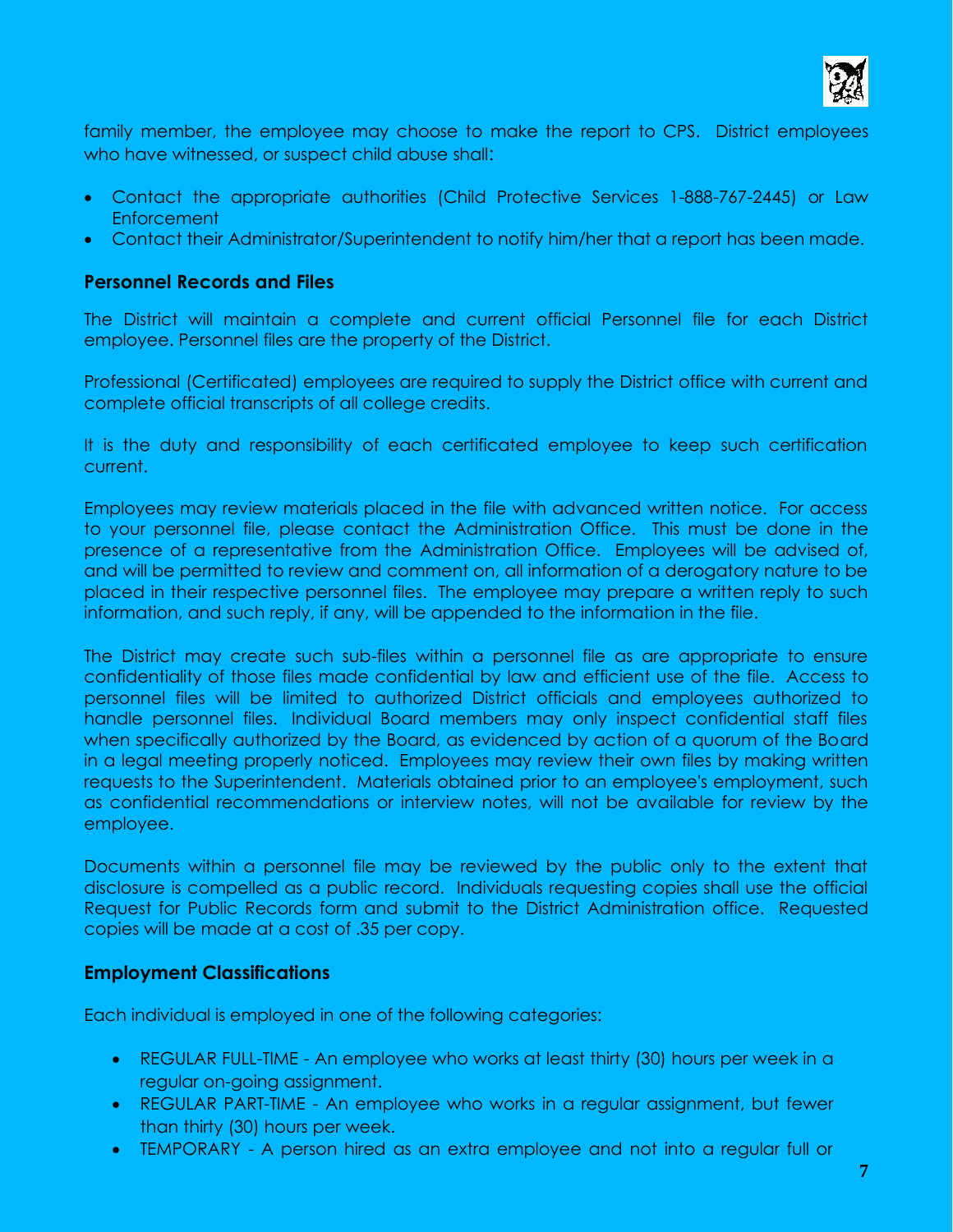

part time assignment.

• SUBSTITUTE - A person hired to substitute in a specific job for a regular full or part time employee.

# **Waiver of Privacy**

The District reserves the right to investigate the background, references, driving record and police record of all applicants and employees.

# **Name/Address/Information Changes**

Changes in employee names, addresses and telephone numbers are to be reported in writing immediately to the Administration Office so employee records and insurance information can be updated. Certified employees must also notify the Department of Education so their teaching certificates can be updated.

Before the employee's name can be changed on payroll records a copy of his or her updated social security card must be on file in the La Paz County School Office. Changes of name and/or beneficiary must be reported to the Arizona State Retirement Office. Please contact the Payroll/Administration Office for the correct forms to report name changes.

# **Conflict of Interest Statement**

Employees and Governing Board members will be asked to sign a Conflict of Interest Statement for their protection as outlined in the Governing Board Policy Manual, policy GBEAA and BCB.

# **General Expectations Regarding Employee Conduct**

Employees shall conduct themselves in a professional manner and a manner that promotes a safe, effective and orderly work and educational environment. Employees are expected to be aware that Governing Board Policies and Administrative Regulations exist and that they are bound by the same.

# **Employee Ethics and Conduct**

Employees are expected to maintain high ethical and behavioral standards in the performance of their job duties and in their relationships with other employees, students and community members.

# **Employee Conduct and Ethics**

All employees of the District are expected to maintain high standards in their professional relationships. These standards must be idealistic and at the same time practical, so they can apply reasonably to all staff members. Employees acknowledge that the school belongs to the public they serve; however, every employee assumes responsibility for providing leadership in the school and community. This responsibility requires the employee to maintain standards of exemplary conduct. Examples of expected employee behavior include but are not limited to the following: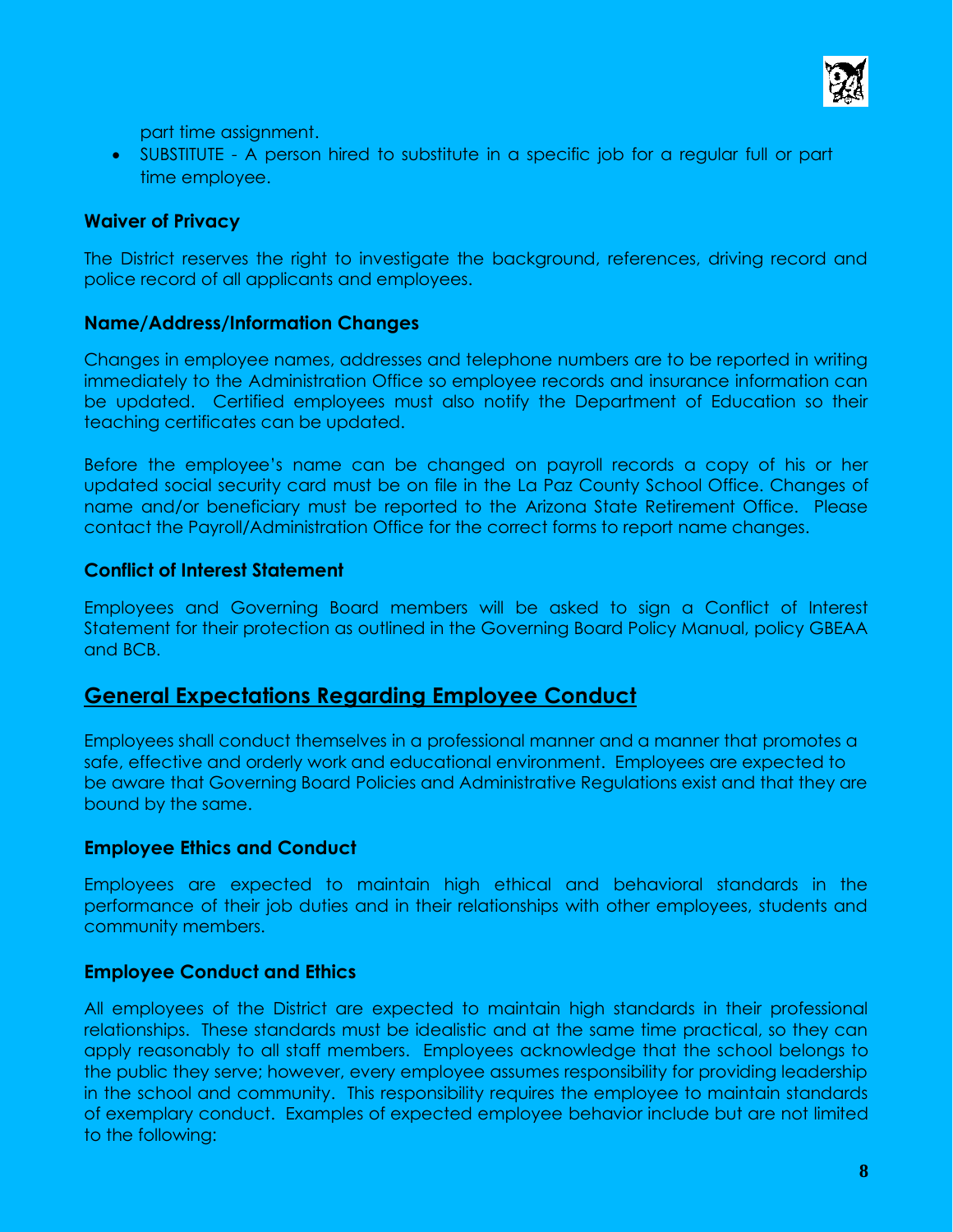

- Making the well-being of students the fundamental value of all decision making and actions.
- Maintaining just, courteous, and proper relationships with students, parents, staff members, and others.
- Fulfilling all job responsibilities with honesty and integrity
- Directing any criticism of other staff members or of any department of the school system toward improving the District. Such constructive criticism is to be made directly to the school administrator who has the responsibility for improving the situation.
- Acquainting themselves with the provisions, rules, regulations, and applicable information contained within the policies of the Board.
- Implementing Governing Board's policies and administrative rules and regulations.
- Maintains order and carries out all orders given by the Superintendent concerning maintenance of order.
- Conducting themselves in a manner consistent with effective and orderly education.
- Salome Consolidated Elementary School District is in the process of drafting policy language that addresses issues having to do with appropriate educator-student boundaries. In the meantime, the District offers the following guidance (which is in accordance with its current policies) for its educators regarding their relationships with students:
	- Educators should refrain from becoming inappropriately involved with students via social networking websites or via electronic information sharing (such as via e-mail, instant messaging, texting, etc.)
	- Educators are cautioned that the District believes that it is generally inappropriate for educators to contact students privately outside of school regarding personal issues (as opposed to specifically school-related issues).
	- Educators are cautioned that even when contacting students outside of school regarding school-related issues, the use of social networking sites or other technology (such as texting or instant-messaging) may make it easier for educators to inappropriately relate to students in an overly informal fashion, and in violation of Governing Board Policy GBEBB.
	- Educators are reminded that they are held to the high standards of our community, and that they are examples within our community for all students. Living in a small community can be difficult because everything you do outside of the school district can be like living in a fish tank. How you handle this situation will determine your success here at Salome Elementary School. Remember, your behavior and conduct will always be on "Trial" in the eyes of the community but on the other hand don't put yourself in situations in which it becomes an embarrassment to yourself or the district.

#### **Employee Conduct with Students**

In addition to adhering to the standards set forth in Policy GBEA Staff Ethics and GBEB-R Staff Conduct, employees are expected to adhere to the following ethical and behavioral standards relating to students:

An employee's relationship with students shall reflect mutual respect and shall support the dignity of the entire profession and educational process. Employees shall relate to students in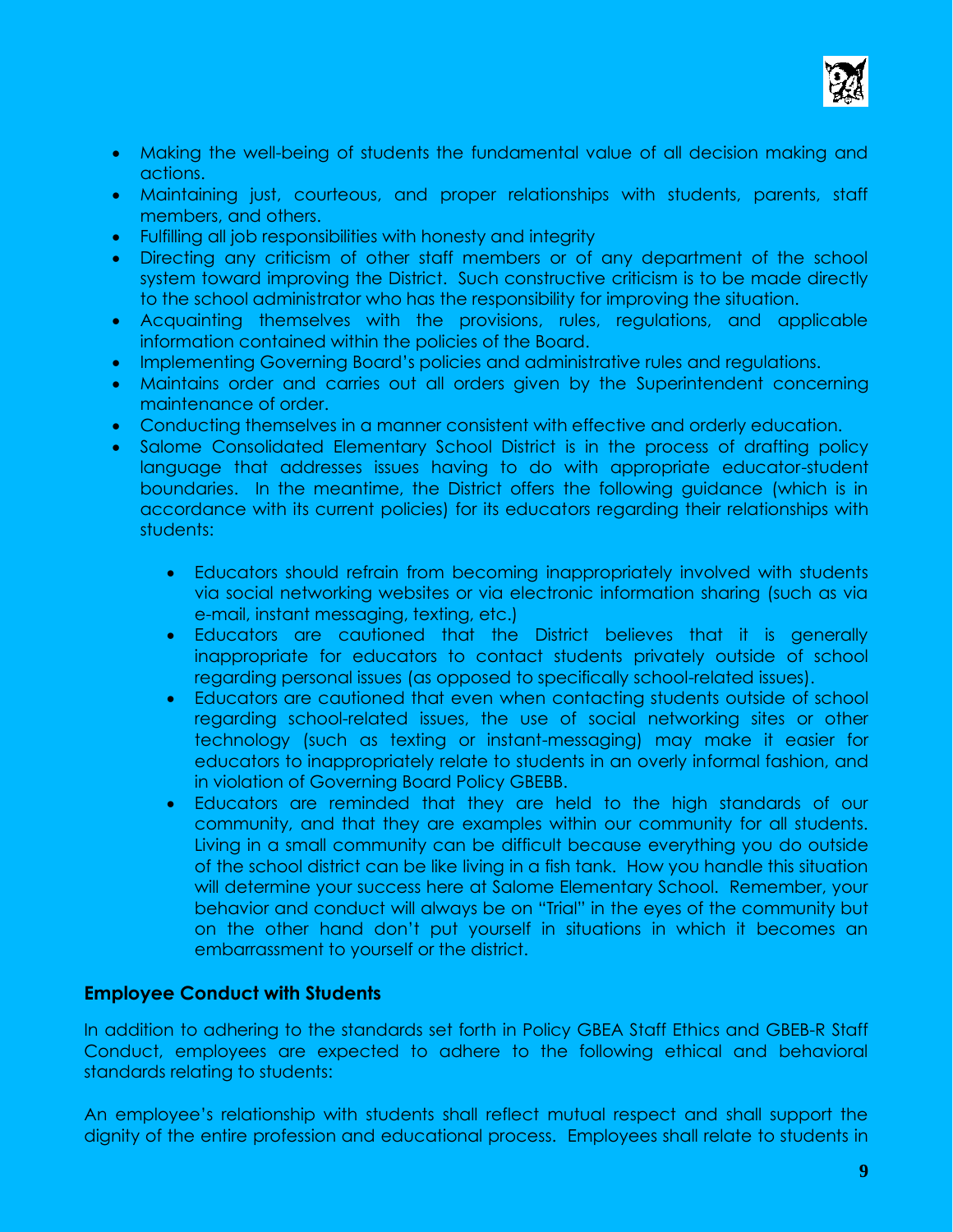

a manner that maintains social and moral patterns of behavior consistent with community standards and acceptable professional conduct. Conduct in violation of A.R.S. 13-3620 or relationships or conduct between employees and students that include courtship, dating, romantic involvement or any type of sexual contact is prohibited. Employees shall only communicate with students regarding school matters only through the District's authorized communication devices and electronic systems. Behaviors that clearly deviate from ethical and professional standards or which violate State law are prohibited. An employee who violates the District's expectations regarding relationships or behavior with students may be subject to disciplinary action, including dismissal. The District may also take other appropriate legal action as warranted.

# **Disciplinary Action: Policy**

In conjunction with the District's Employment Policies and Arizona State Law, the District Administrator or his/her designee has the authority to warn, recommend dismissal, demotion of or suspension of any employee upon recommendation of the employee's immediate supervisor.

Termination of personnel is at the discretion of the Governing Board based upon recommendation of the District Administrator or his/her designee. Causes for release include, but are not limited to the following:

- · Dishonesty
- · Failure to obey State Law, Federal Law or District Policies and Procedures
- · Harassment
- · Immorality
- · Incompetence
- · Inefficiency
- · Insubordination
- · Lack of Cooperation
- · Neglect of Duty
- · Unprofessional Conduct

# **Employee Transfers**

The procedure for assignment and transfer of staff members will be based on the needs of the instructional program and serve the best interest of the District and students. The District Administrator will determine all staff assignments. In addition, no right to school, grade, or subject assignment shall be inferred from the standard teacher's contract.

# **Employment of Close Relatives**

No District policy prohibits the employment of both husband and wife or close relatives from the same family. They are not to be supervised by a member of the family. The Conflict of Interest statement shall be submitted to the Board prior to employment and the Supervisor of said employee must be designated in Board minutes. Notwithstanding District Policy and State Law is clear that Administration can neither recommend for employment nor supervise his/her spouse.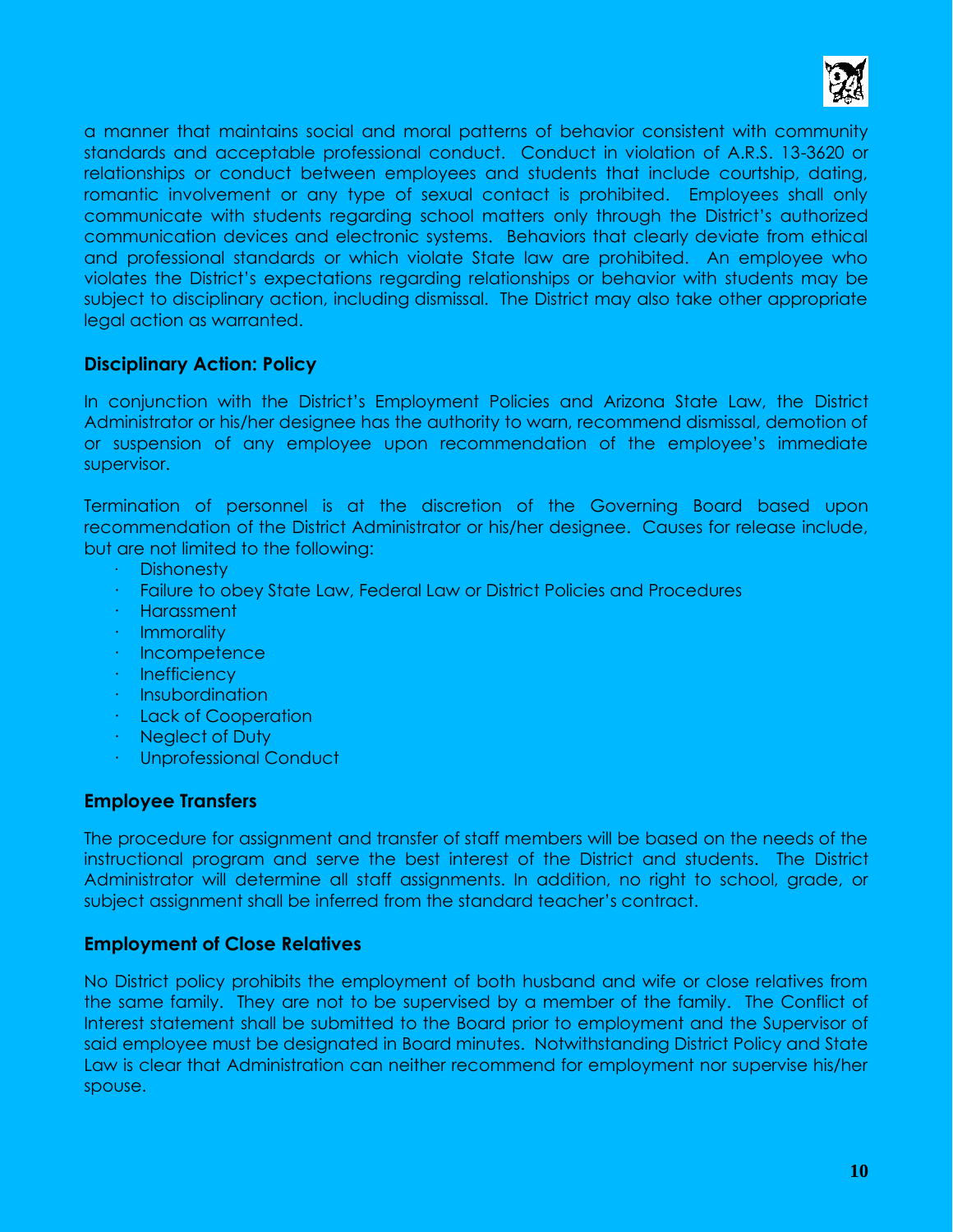

# **Fingerprinting**

Arizona Revised Statute 15-512 requires all district employees (permanent and temporary) and volunteers to be fingerprinted. All classified staff, including coaches who are not otherwise employed by the district will be fingerprinted by the District at cost to the employee. Certified employees are fingerprinted as part of state certification procedures. Parent and student volunteers will be fingerprinted at no cost to the individual. All others will be charged the actual cost. Fingerprint checks that contain questionable items may result in termination of employment and/or volunteer status.

It is the duty and responsibility of each employee to keep such fingerprint clearance current.

District employees, coaches, or volunteers who are arrested for any offense other than a minor traffic violation must notify the District Administrators Office within 24 hours of the arrest.

# **Drug-Free Workplace**

Salome Consolidated Elementary School District is a drug-free workplace. The District recognizes that substance abuse in the workplace has become a major concern. By reducing drug and alcohol use, we will improve the safety, health, and productivity of our employees as well as the students we serve. The object of our alcohol and drug policy is:

- To provide a safe and healthy working environment for all employees.
- To provide a safe and healthy educational environment for our students.
- To comply with federal and state health regulations.
- To prevent accidents.

The use, possession, sale, transfer, purchase or being under the influence of alcoholic beverages, illegal drugs or other intoxicants by employees at any time on District premises or while on District business is prohibited. Employees must not report for duty or be on District property while under the influence of, or have in their possession while on district property, any alcoholic beverage, marijuana or illegally obtained drug, narcotic or other illegal substance. Employees in violation of the terms of this policy will be subject to discipline, which may include, but is not limited to, dismissal and/or referral for prosecution.

# **Non-Medical Use of Abuse of Drugs or Alcohol**

The District will approach employees who are engaged in the non-medical use of drugs and/or the abuse of alcohol in a constructive, supportive manner. Employees seeking assistance for substance abuse problems will be referred to the appropriate agencies upon request.

# **Drug and Alcohol Testing**

The District is committed to the establishment of a drug and alcohol misuse prevention program that meets or exceeds all applicable requirements of the Omnibus Transportation Employee Testing Act of 1991. Each employee of the District who is required to have a Commercial Driver's License (CDL) is subject to pre-employment/pre-duty drug and alcohol testing conforming to Department of Transportation (DOT) guidelines. All offers of employment for drivers with the District will be made contingent upon pre-employment test results. An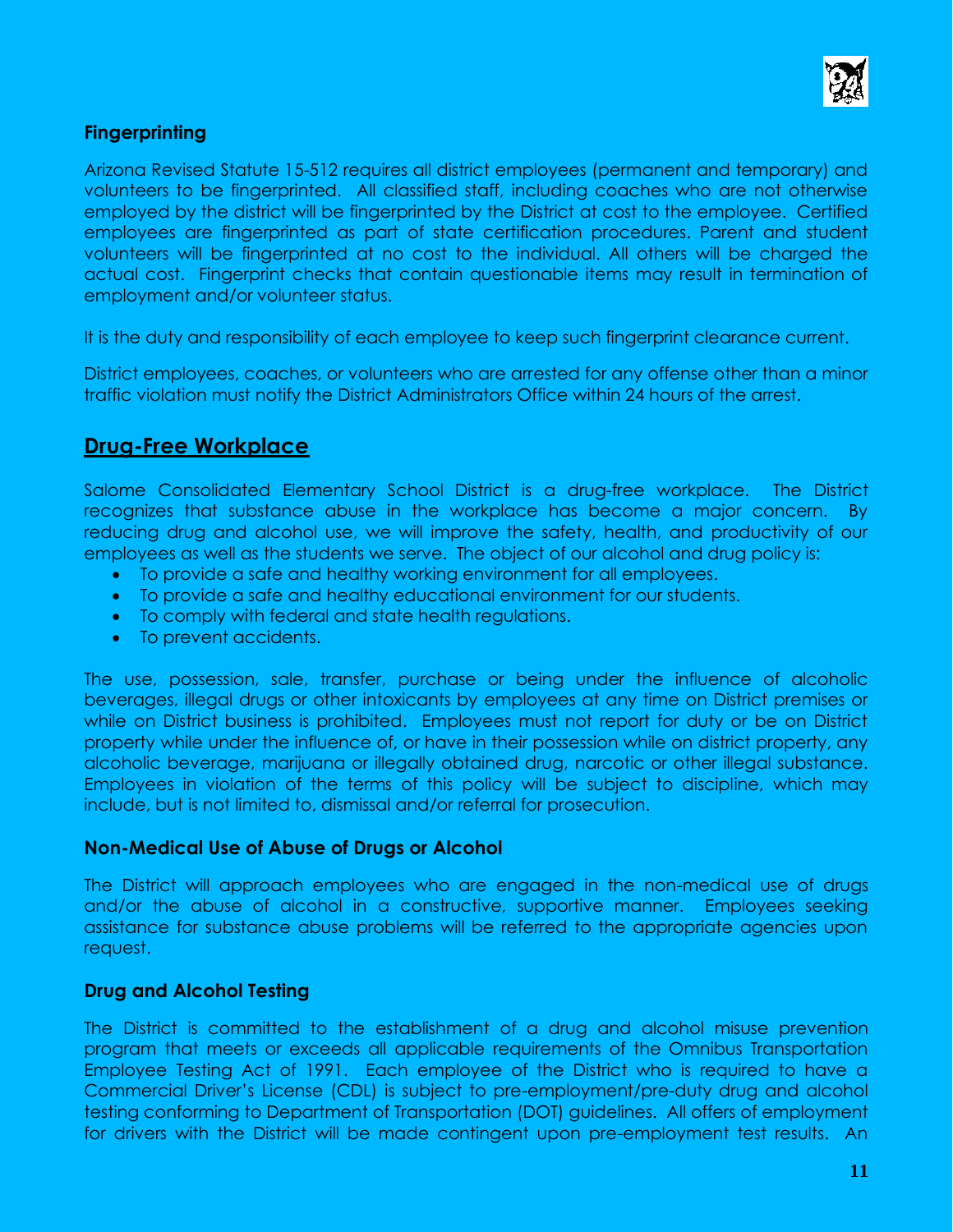

applicant-testing positive for alcohol or controlled substances will not be considered for employment.

Additionally, the District will test drivers randomly from a selection pool. Procedures are:

- Employees are placed and remain in the pool for random selection.
- · Employees are tested using a valid random selection procedure.
- Employees are tested at least once per quarter.
- · Employees are tested without prior notice (dates will not be announced).

Drivers may also be tested following an accident or when the District has reasonable suspicion that they are using drugs or alcohol. Reasonable suspicion means that the District believes the behavior, speech, body odor or appearance of a driver while on duty are indicative of the use of alcohol and/or controlled substances. Employees who refuse to submit to drug and alcohol testing or whose test results are positive may be disciplined in accordance with District policies, up to and including termination of employment.

# **Due Process:**

Employees of the Salome Consolidated Elementary School District have rights guaranteed by the First, Fifth and Fourteenth Amendments to the United States Constitution. These rights are acknowledged and protected by policies and regulations adopted by the Governing Board.

# **Employee Grievances**

Governing Board policy defines a grievance as a complaint by a District employee alleging a violation or misinterpretation, as to the employee, of any District policy or regulation that directly and specifically governs the employee's terms and conditions of employment. The term *grievance* shall not apply to any matter for which the method of review is prescribed by law, or the Governing Board is without authority to act. The suspension or dismissal of employees is covered by statute and, therefore, is not a matter of grievance. Assignment, reassignment, or transfer of an employee to another position or duties is not matter of grievance beyond the Superintendent unless there is a reduction in compensation or the Superintendent requests that it go to the Board.

A *grievant* shall be any employee of the District filing a grievance.

*Terms and conditions of employment,* means, the hours of employment, the compensation therefore, including fringe benefits, and the employer's personnel policies directly affecting the employee. In the case of professional (certificated) employees, the term does not include educational policies of the District. A *day* is any day during which the District conducts business. The *immediate supervisor* is the lowest-level administrator having line supervisory authority over the grievant.

#### **Informal Level**

Before filing a formal written grievance, the grievant must attempt to resolve the matter by one (1) or more informal conferences with the **immediate supervisor**. The first of these informal conferences must be conducted within ten (10) days after the employee knew, or should have known, of the act or omission giving rise to the grievance. A second or any subsequent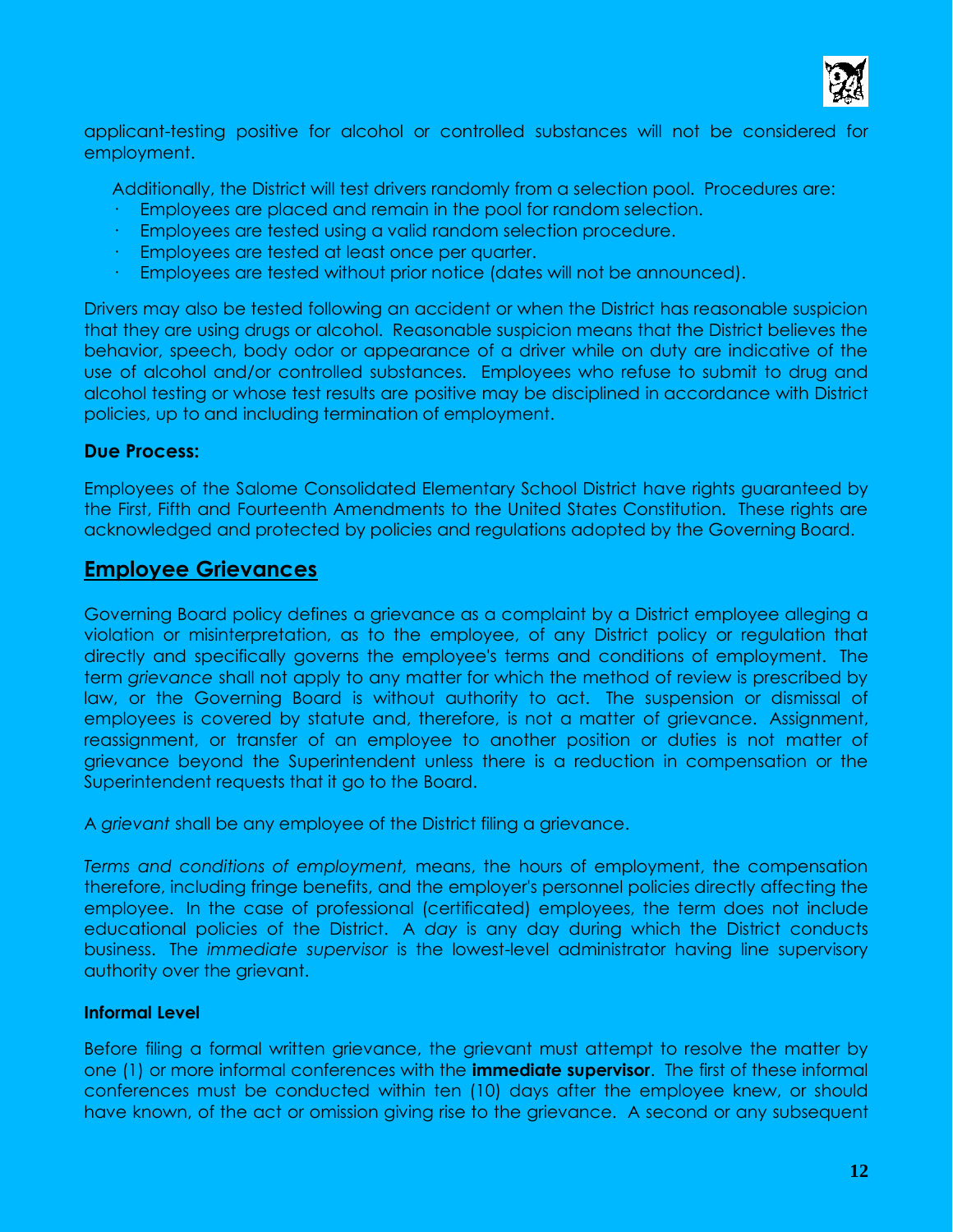

conference must occur within five (5) days after the initial informal conference, or any subsequent conference.

#### **Formal Level**

*Level I.* Within fifteen (15) days after the employee knew, or should have known, of the act or omission giving rise to the grievance, the grievant must present the grievance in writing to the immediate supervisor.

The grievance shall be a clear, concise statement of the circumstances giving rise to the grievance, a citation of the specific article, section, and paragraph of the policy or regulation that directly and specifically governs the employee's terms and conditions of employment that are alleged to have been violated, the decision rendered at the informal conference, and the specific remedy sought

The immediate supervisor shall communicate a decision to the employee in writing within five (5) days after receiving the grievance.

Within the above time limits either party may request a personal conference to attempt to resolve the matter.

**Level II.** In the event the grievant is not satisfied with the decision at Level I, the decision may be appealed to the District Administrator within five (5) days after receipt of the decision.

The appeal shall include a copy of the original grievance, the decision rendered, and a clear, concise statement of the reasons for the appeal. The Superintendent shall communicate a decision within five (5) days after receiving the appeal. Either the grievant or the Superintendent may request a personal conference within the above time limits.

Level III. If the grievant is not satisfied with the decision at Level II, the grievant may, within five (5) days, submit an appeal in writing to the Superintendent for consideration by the Governing Board.

#### **General Provisions**

**Section 1.** Failure at any step of this procedure to appeal a grievance to the next step within the specified time limits shall be deemed an acceptance of the decision rendered at that step, and there shall be no further right of appeal. Failure to file a grievance within fifteen (15) days after the employee knew, or should have known, of the circumstances upon which the grievance is based shall constitute a waiver of that grievance.

**Section 2.** The filing or pendency of any grievance under the provisions of this policy shall in no way operate to impede, delay, or interfere with the jurisdiction of the Governing Board or the District Administrator.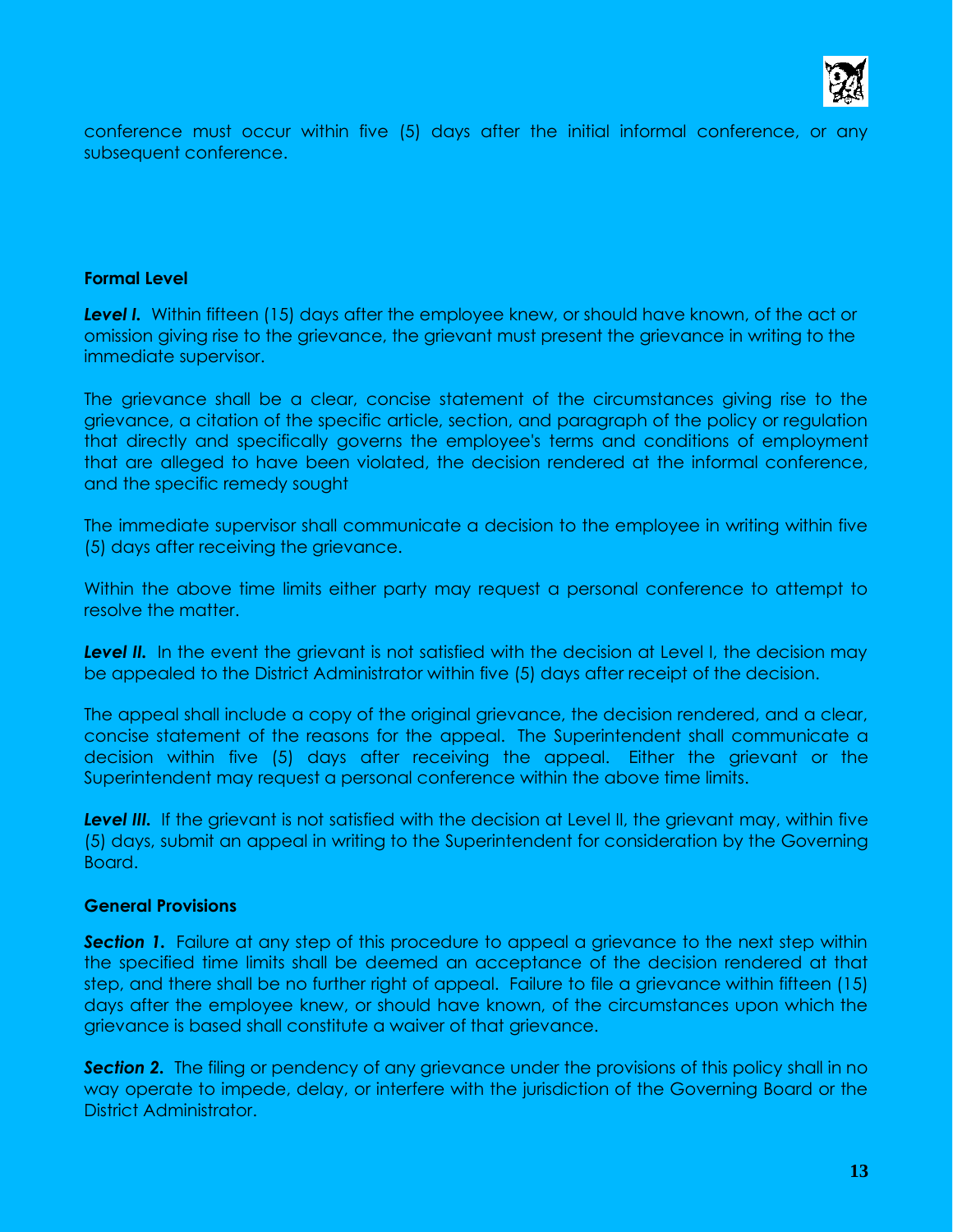

# **Harassment: Policy**

The District strives to provide an environment for employees and students that is free from harassment based on or motivated by: Religion or religious beliefs, race, color, physical limitations, ethnicity or gender.

All individuals associated with the District, including, but not necessarily limited to, the Governing Board, administration, staff, students and members of the public while on campus, are expected to conduct themselves at all times so as to provide an atmosphere free from any type of harassment. Harassment may, depending on all the circumstances, be defined as:

- Verbal or physical threats
- Words that by their very utterance inflict injury or tend to incite an immediate breach of the peace
- Use of language that is plainly offensive (examples of such language may include racial or ethnic slurs or epithets; lewd, vulgar or obscene language)
- Physical acts of aggression or intimidation
- Verbal or physical conduct relating to an individual's race ethnicity, religion, gender, disability or national origin that is sufficiently severe, persistent or pervasive to limit a student's ability to participate or benefit from the educational program or the employee's ability to perform his/her duties as required; or create an intimidating, hostile or offensive educational environment.

Students or employees involved in harassment activities shall be subject to disciplinary consequences, which may range for students from informal conferences to suspension from school or expulsion from the district, and may include involvement with their parents in school or district counseling sessions regarding harassment. For employees involved in such activities, disciplinary consequences can include, verbal warning, a letter of instruction, short or long term suspension and/or termination with or without prejudice.

Any employee who personally observes harassment-type activities toward students or other employees and reasonably suspects that such behavior is harassment, or who receives a complaint of student or employee harassment that the employee reasonably suspects warrants or requires further action, shall promptly report the activities or the complaint to the District Administrator/Superintendent, department supervisor or district designee.

Employees, who feel they have been discriminated against or in any manner harassed, should immediately report such incidents following District procedure, without fear of reprisal. Confidentiality will be maintained to the extent permitted by the circumstances. Complaints should be addressed utilizing one or more of the following options:

- · Contacting the immediate supervisor (or teacher).
- · Contacting the next higher level of management above the immediate supervisor.
- · Contacting the District Administrators Office.

#### **Sexual Harassment Awareness**

All individuals associated with the District, including, but not necessarily limited to, the Governing Board, administration, staff, students and members of the public while on campus, are expected to conduct themselves at all times so as to provide an atmosphere free from sexual harassment. Sexual harassment is contrary to basic standards of conduct between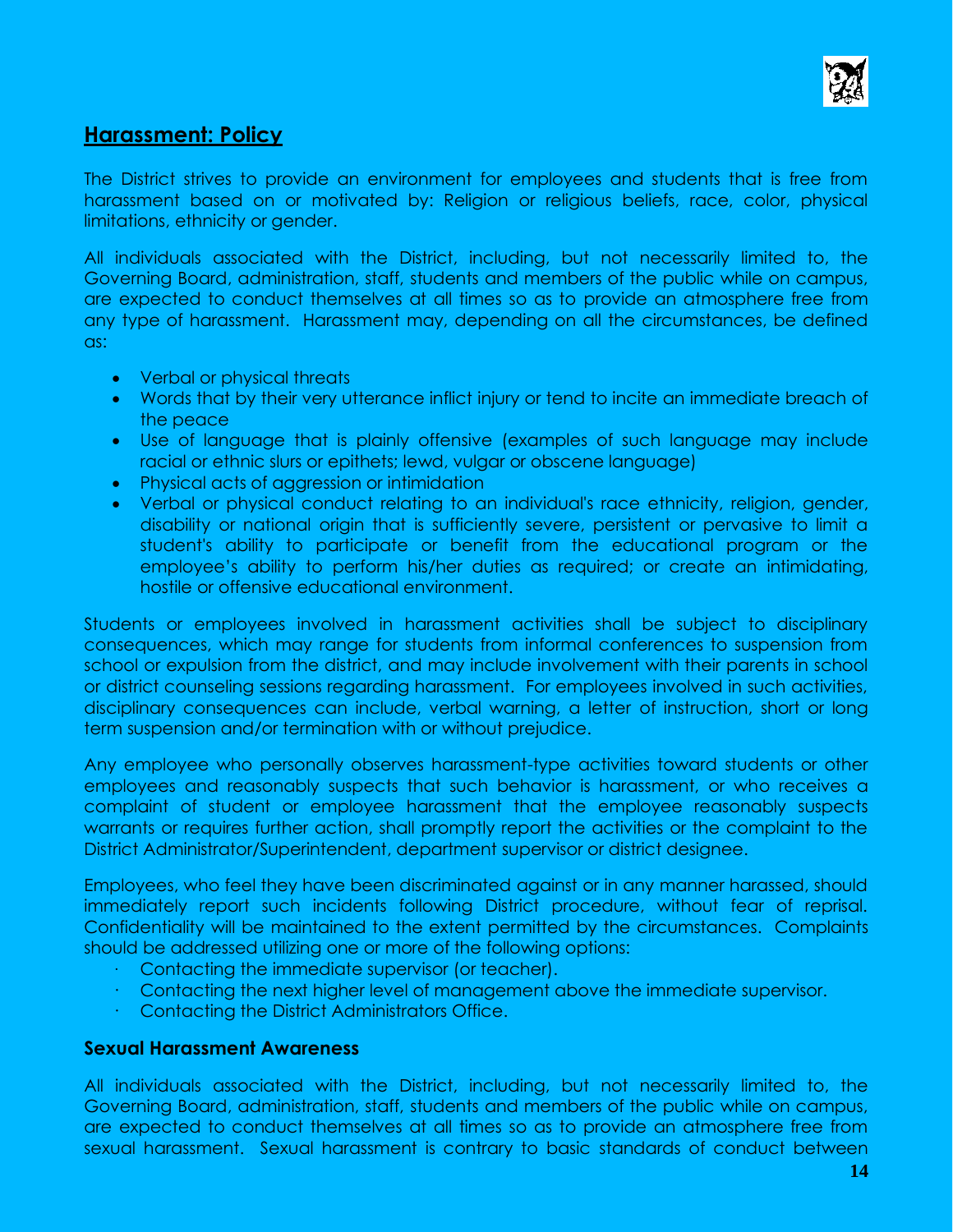

individuals and is prohibited by the Equal Employment Opportunity Commission (EEOC), state regulations, and District policy. It will constitute a violation of these policies for any employee or participant of a school-related activity to engage in any of the acts or behaviors defined below. Employees who engage in this misconduct will be subject to corrective action, up to and including immediate discharge. Sexual harassment consists of one or more of the following:

- · Unwelcome sexual advances, requests for sexual favors, or verbal or physical conduct of a sexual nature.
- · Making threats of reprisal explicitly or implicitly, a term or condition of employment.
- · Using coercive sexual behavior to control or affect the career, salary, or performance review of another employee.
- · Unreasonably interfering with work performance or creating an otherwise offensive working environment.

These criteria apply when made by a member of the school staff to a student or to another staff member or when made by one student to another student or to a staff member.

Employees who feel they have been discriminated against on the basis of sex, sexually or in any manner harassed, should immediately report such incidents following District procedure, without fear of reprisal. Confidentiality will be maintained to the extent permitted by the circumstances. Anyone who is subject to sexual harassment, or who knows of the occurrence of such conduct, should inform the compliance officer, as provided in ACA-R.

#### **Compliance Officer**

The Superintendent shall be the compliance officer. Any person who feels unlawfully discriminated against or who has been the victim of unlawful discrimination by an agent or employee of the District or who knows of such discrimination against another person should file a complaint with the Superintendent. If the Superintendent is the one alleged to have unlawfully discriminated, the complaint shall be filed with the President of the Board.

# **Retaliation Statement**

Salome Consolidated Elementary School District strictly forbids retaliation against any employee who has reported harassment activity. The School District will keep complaints and the terms of their resolutions confidential to the fullest extent possible. Retaliation against an individual who has complained about harassment, and retaliation against individuals for cooperating with an investigation of harassment complaint, is unlawful and will not be tolerated.

Each Supervisor has an affirmative duty to maintain a workplace free from such harassing or discriminatory behavior. This duty includes discussing this policy with all employees, explaining the reporting procedure, and assuring them that they are not expected to endure intimidating, insulting, degrading, or exploitative sexual or discriminatory treatment.

# **Health-Related Issues: Policy**

Disease control and prevention measures are implemented by the District to minimize the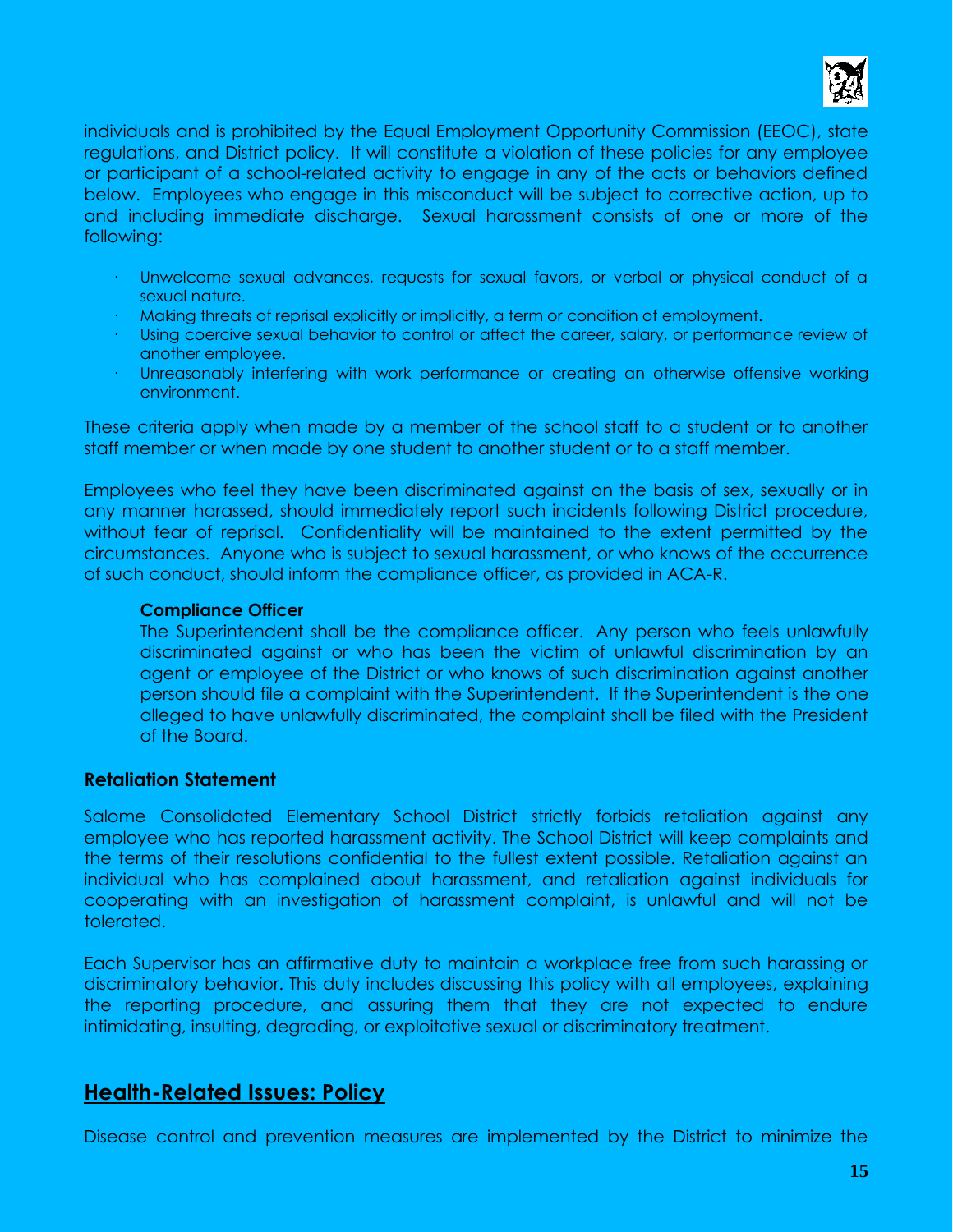

likelihood that communicable diseases will be transmitted. This is intended for the health and welfare of all students and employees as required by law and mandated by the Arizona Department of Health Services. Preventive measures may include exclusion from school. Such measures will be taken by the Superintendent upon the advice of the County Health Department and in cooperation with the school nurse. Staff members may be excluded from school as a result of actual or suspected communicable disease and must be reassessed by the Superintendent's designee before returning to work. Reporting communicable diseases will be done in accordance with the law. Confidentiality will be maintained to the extent that the safety of the employee with the communicable disease, co-workers, and students are not compromised.

# **Acquired Immune Deficiency Syndrome (AIDS/Human Immunodeficiency Virus HIV)**

Current medical research indicates that Human Immunodeficiency Virus (HIV), the infection associated with AIDS, can be transmitted by sexual intercourse with an infected partner, by injection of infected blood and blood products and by transmission from an infected mother to her child in utero or during the birth process. No identified cases of HIV infection in the United States are known to have been transmitted in a school setting or through any other casual person-to-person contact.

# **Immunizations**

Employees born after December 31, 1956 must show proof of immunization from measles/mumps/rubella. Employees of the Special Education Preschool, including Preschool Bus Aides and Preschool Bus Drivers, must also show proof of immunization against diphtheria and tetanus and show negative tuberculosis testing. Those who are unable to show proof of MMR immunization will be subject to leave without pay in the event of a measles outbreak within the District. Blood tests confirming immunity will be accepted in lieu of proof of vaccination.

# **Reduction in Forces (RIF)**

The Governing Board may reduce the number of personnel in the District due to reductions in funding; decline in enrollment; restructuring or consolidation; or deletion of programs/activities.

# **Internet – Electronic Information Services Use**

Use of the District's Electronic Information Services (i.e. the Internet) is subject to the following guidelines. The user:

- · Must obtain information for educational purposes only;
- · Must not submit, publish, display, or retrieve defamatory, inaccurate, abusive, obscene, profane, sexually-oriented, threatening, racially offensive, or illegal materials;
- · Must abide by all copyright regulations;
- · Must not reveal home addresses or phone numbers;
- · Must understand that use of computer and network resources, including electronic mail is not private;
- · Must understand that he/she is responsible for any expenses incurred while using services or products not authorized by the district;
- · Must not attempt to harm, modify, or destroy software, or interfere with system security;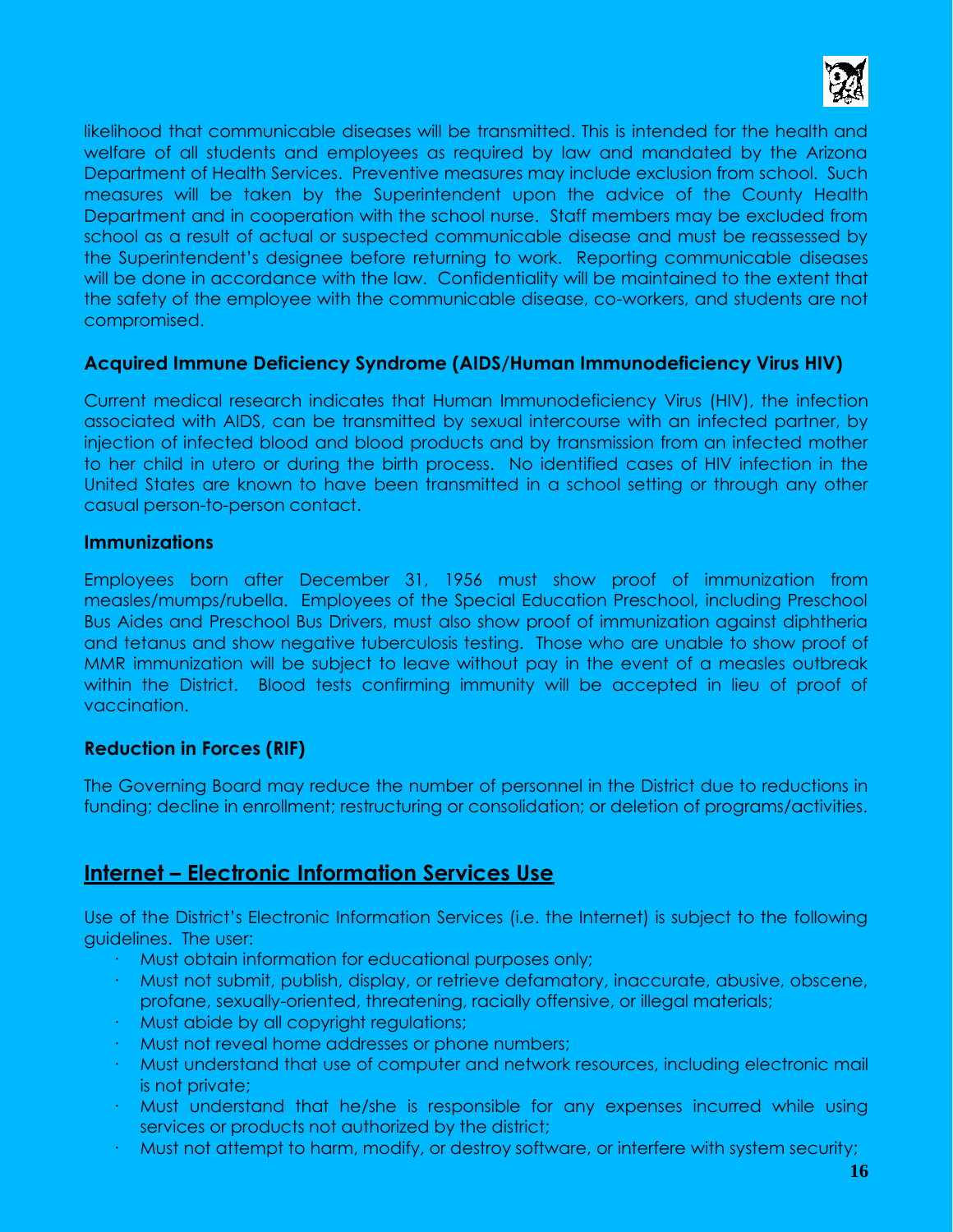

· Must take responsibility for personal accounts, including agreeing to directly log on and supervise the account activity when allowing others to access a personal account.

# **Technology Agreement - Acceptable Use Policy**

#### **System Security:**

- · I am responsible for my usage of the District computer system. I will not provide my password to anyone unless authorized by a responsible party.
- · I will not allow another person to use my account. If I discover my account being used by another person, ·I will notify the appropriate individual(s).
- · I will not download any software or information that is not educational in nature onto any part of the computer system.
- · I will not attempt to damage/destroy any part of the computer system. I will not attempt to introduce a virus into the computer system.
- · The computer system is a district entity. All information, e-mails, and the local hard drives are not private and are open to periodic searches and are considered "public record."

#### **Inappropriate Material:**

- · I will not attempt to transmit or access material that is profane, that advocates illegal activities, or that advocates violence or discrimination.
- · If I mistakenly access inappropriate information, I will immediately contact my supervisor.
- · I will not harass anyone using the district e-mail system. If someone requests that I stop sending e-mail that he/she finds inappropriate, I will do so immediately.
- · I understand that falsification of any portion of an e-mail is prohibited and that to do so could cause me to be subjected to disciplinary action in accordance with District and Governing Board policy.

**Hardware:** Staff are responsible for the computers in their work area and must follow these guidelines:

- I will not remove any machine or component of a machine from the room unless authorized by the building/department supervisor.
- · I will maintain and monitor the systems in my classroom or work area.
- · I will inspect and clean my machine(s) twice a year.

# **Zero Tolerance Workplace Violence Policy**

The District has zero tolerance for violent acts or threats of violence against employees, applicants, clients or vendors. No employee should commit or threaten to commit any violent act against a co-worker, applicant, client or vendor. Violence includes physical altercations, coercion, pushing or shoving, horseplay, intimidation, stalking and threats of violence. Any comments about violence will be taken seriously—and may result in an employee's termination. Do not joke or make offhand remarks about violence.

# **What to Do in Case of Violence**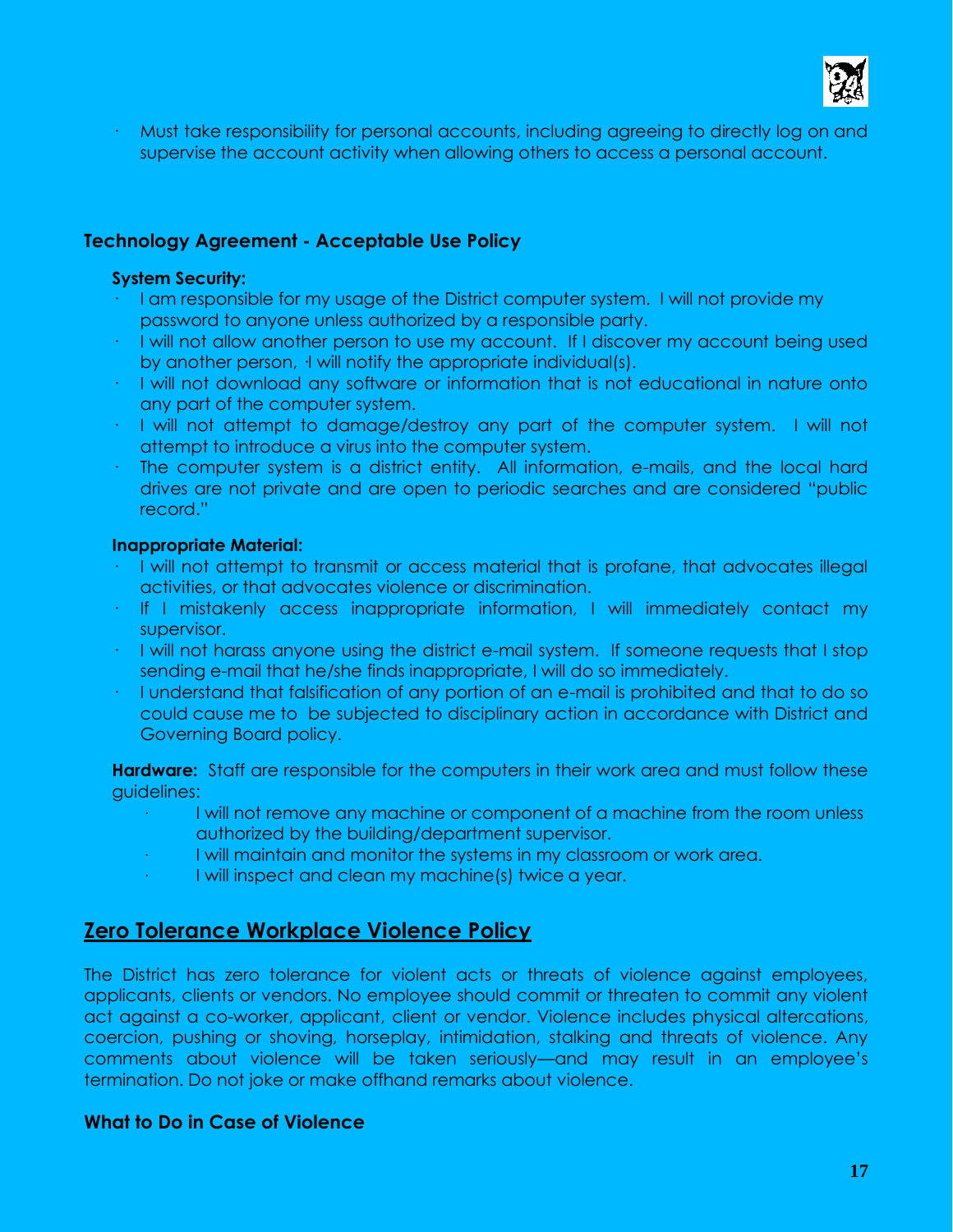

If an act or threat of violence (actual or perceived) is observed and is immediate and serious, IMMEDIATELY DIAL 9-1-1 and report to police. If the incident/threat does not appear to require immediate police intervention, contact your Supervisor and report as soon as possible. Do not assume a threat is not serious. All threats will be thoroughly investigated. All complaints reported to management will be treated with as much confidentiality as possible.

The following list of behaviors exemplifies, but does not limit, the types of actions prohibited:

- Causing physical injury to another person
- Making threatening remarks
- Aggressive or hostile behavior creating reasonable fear of injury to another person or subjects another individual to emotional distress
- Intentionally damaging employer or coworker property
- Committing acts motivated by, or related to, sexual harassment or domestic violence

No weapons are allowed in the workplace. Weapons include firearms, knives, brass knuckles, martial arts equipment, clubs or bats, and explosives. If an employee's work requires use of an item that might qualify as a weapon, Supervisor authorization must be obtained. Possession of an unauthorized weapon in the workplace will be subject to discipline, up to and including termination. Non-employees engaged in violent acts on the employer's premises will be reported to the proper authorities and fully prosecuted.

# **Social Media Policy**

The District recognizes the importance of social media to its employees. However, use of social media by employees may become a problem if it interferes with the employee's work, is used to harass co-workers or customers, creates a hostile work environment, or harms the goodwill and reputation of the District among its customers or the community at large. The District encourages employees to use social media within the parameters of the following guidelines and in a way that does not produce the adverse consequences mentioned above.

Where no policy or guideline exists, employees are expected to use their professional judgment and take the most prudent action possible. Employees who are uncertain about the appropriateness of a social media posting should check with his or her supervisor.

**Note:** As used in this policy, "social media" refers to blogs, forums, and social networking sites, such as Twitter, Facebook, LinkedIn, YouTube, and MySpace, among others.

- Posts made by employees on social media that mention the District*,* its products or services, employees, customers, and/or competitors, must make clear that it is from an employee of the District and that the views posted are those of the employee alone and do not represent the views of the District*.*
- Do not mention company employees, clients, customers, or partners without their express consent.
- Unless given written consent, employees may not use the District's logo or trademarks on their posts.
- Do not pick fights. If there is a misrepresentation about the District, respond respectfully with factual information, not inflammatory comments.
- Remember, individuals are responsible for what they write or present on social media. An employee can be sued by other employees, competitors, customers,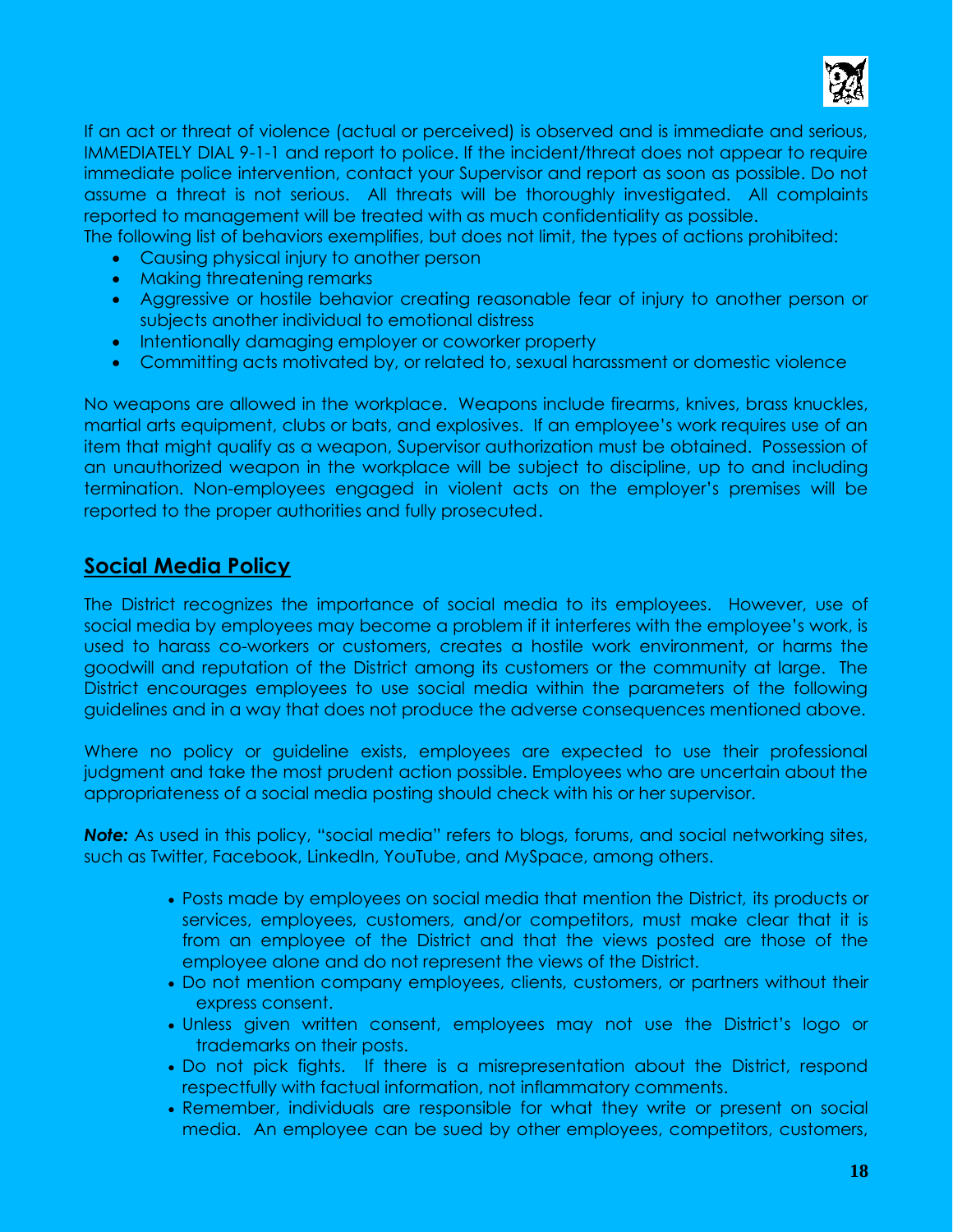

and any individual that views his or her social media posts as defamatory, pornographic, proprietary, harassing, libelous, or creating a hostile work environment.

- Employees may not use company equipment or facilities for non-work-related activities without permission. Social media activities should not interfere with duties at work. The District monitors its facilities to ensure compliance with this restriction.
- All postings on social media must comply with the District *s* confidentiality and disclosure of proprietary information policies. Employees who are unsure about the confidential nature of information they are considering posting should consult with their supervisor.
- Comply with copyright laws, and cite or reference sources accurately.
- Do not link to the District's website or post company material on a social media site without written permission obtained from upper management.

All company policies that regulate off-duty conduct apply to social media activity including, but not limited to, policies related to illegal harassment, code of conduct, noncompetition, protecting confidential and/or proprietary information. Violation of this policy may lead to discipline up to and including immediate termination of employment.

# **Enforcement**

Violations of this policy may result in disciplinary action, up to and including employment termination. Employees who damage the company's computer system through its unauthorized use may additionally be liable for the costs resulting from such damage. Employees who misappropriate copyrighted or confidential and proprietary information, or who distribute harassing messages or information, may additionally be subject to criminal prosecution and/or substantial civil money damages.

# **EMPLOYMENT CONTRACTS & EVALUATIONS**

# **Certified Employees**

# **Certificate Renewal**

It is the responsibility of the employee to keep record of when his or her teaching certificate expires, to maintain a record of professional development clock hours, and to complete the renewal process prior to expiration. The Arizona Department of Education requires teachers who do not possess a State of Arizona DPS IVP fingerprint clearance card to obtain one prior to certificate renewal. DPS Fingerprint cards must be renewed prior to certificate renewal.

The Superintendent's Office has DPS fingerprint kits available. The cost of the fingerprinting will be the employee's responsibility.

Certification renewal forms may be obtained from the Arizona Department of Education web page at [www.ade.az.gov.](http://www.ade.az.gov/) IMPORTANT NOTE: Once a certificate is renewed, the original must be submitted to the Administration Office so it can be recorded by the La Paz County School Office. Failure to submit your certificate may result in delay of your paycheck. The county will not release a paycheck to the employee until the employees' certificate is recorded. At the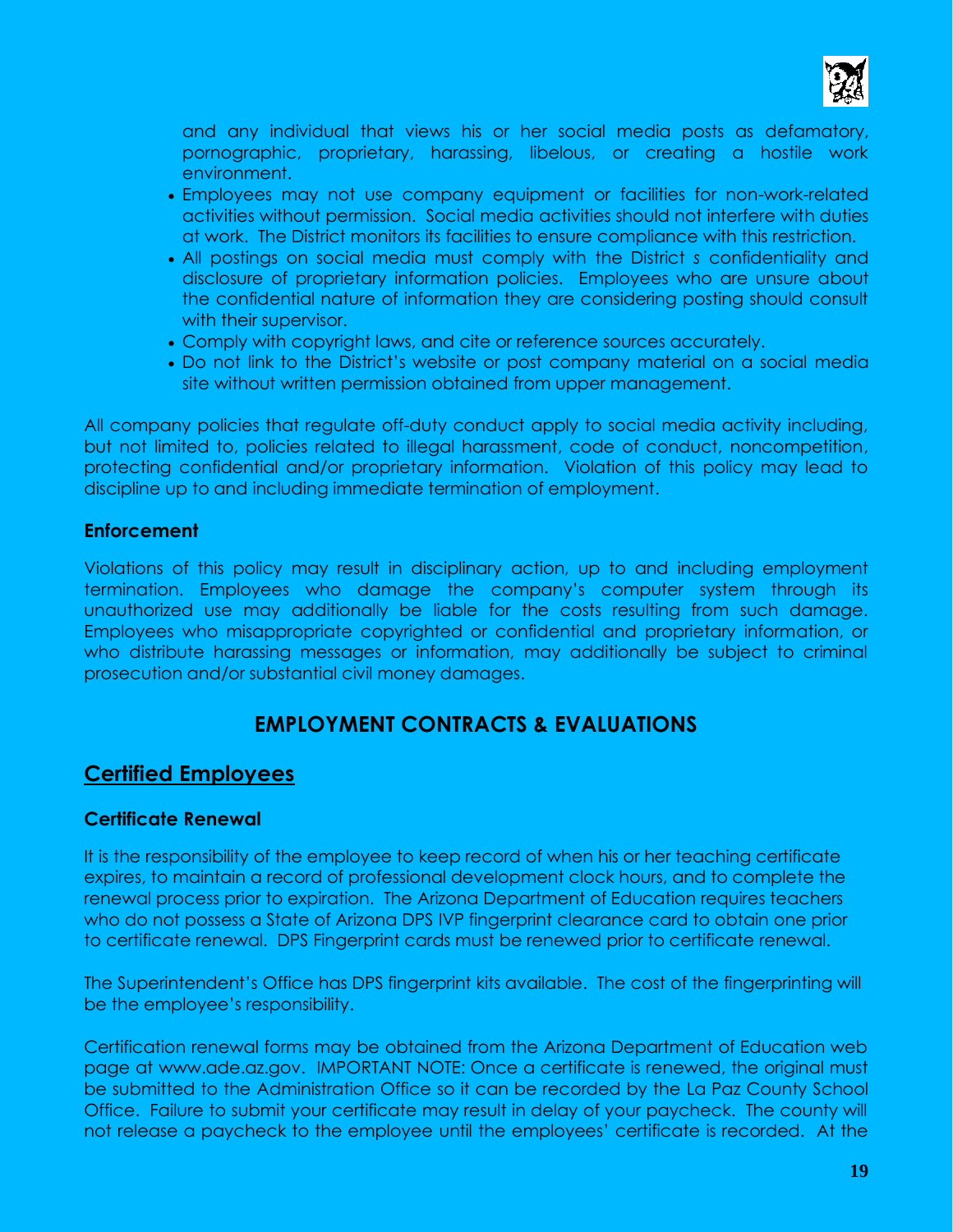

employees' request the original will be returned and a copy will be placed in the personnel file. The original certificate will remain in the personnel file unless the employee picks it up at the Human Resource office.

In order to renew your certificate, the ADE requires documentation of professional development activity. The Certificate Renewal Form issued by the ADE contains a list of what professional development activities are eligible for re-certification requirements. It is the responsibility of each certified staff member to keep track of the number of in-service hours he or she has accumulated toward re-certification. In accordance with guidelines established for your type of certificate, you must submit official college/university transcripts or a summary of in-service/seminar attendance equaling 180 hours (or twelve college credit hours) to the Administration Office.

#### **Contract Renewal:**

In accordance with Arizona State law, employees are required to sign and return the contract within fifteen business days from the date of receipt of the written contract. Contracts not returned within this period shall be considered invalid.

For all areas other than inadequacy of classroom performance, notice of the Governing Board's intention not to renew the contract is given prior to or on May 15. This notice incorporates a statement of reasons for not re-employing the teacher. Notice of inadequacy of classroom performance will be given to teachers at least ninety days prior to the notice of intent to dismiss or non-renewal of contract. Such notice will be given on or before January 15. A notice of inadequacy of classroom performance and intent to dismiss is not a viable grievance as defined by policy.

#### **Evaluations: Policy**

A teacher's first three years in the District are considered non-continuing. Formal evaluations are conducted twice per year during this period. Following three consecutive years of employment, successful teachers are placed on Continuing Teacher status and receive annual evaluations.

The evaluation system is based upon the philosophy that the main purpose for assessment and evaluation of teacher competency is to improve instruction. This is designed to enable teachers, working in cooperation with their administrators, to identify areas for professional growth. It also provides a means of improving instructional support services. Although the focus of evaluation is upon professional growth, data obtained during the evaluation process may be used in dismissal proceedings. In such an instance, formal notification will be given.

An evaluation is not a viable grievance as defined by policy.

#### **Professional Growth – Salary Schedule Movement**

Salome Consolidated Elementary School District encourages ongoing education for our staff. The Administration Office serves as a liaison between District administration and certified staff in order to identify, recommend and/or implement procedures appropriate for professional development, which will contribute to the improvement of instruction.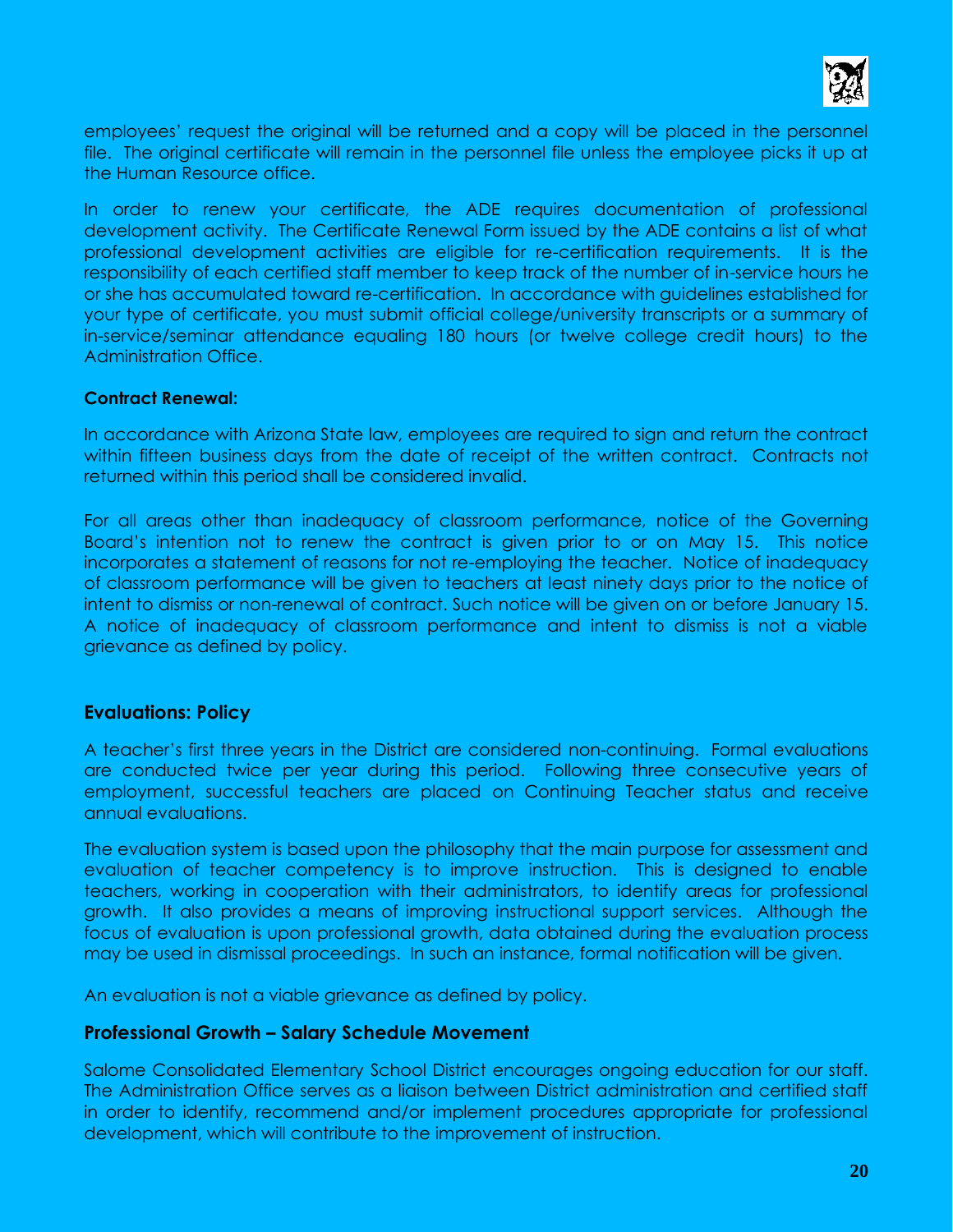

Teachers must complete District procedures in order to receive salary schedule movement. Prior approval must be obtained before taking any course eligible for movement on the salary schedule. Teachers must notify the District Administrator of their intentions, in writing, prior to enrolling and completing courses. SALARY SCHEDULE MOVEMENT WILL BE GRANTED FOR PRIOR APPROVED COMPLETED COURSES ONLY. It shall be the responsibility of the teacher to apply in writing and file an official transcript for such credit in the office of the District Administrator, no later than May 15 of the current school year if credit is to be allowed for salary advancement.

# **Approved Salary Schedule Placement**

The District teacher salary schedule is built upon preparation and professional growth. Addenda (also known as extra-curricular riders) are given for additional responsibilities, (such as coaching or sponsorships).

Returning teachers may be placed on the salary schedule according to years of experience gained after receiving their bachelor's degree. Movement on the salary schedule is based upon years of service and availability of funding.

For new staff, a maximum initial placement shall not exceed 5 years of teaching experience. A new teacher must have six consecutive months or more of contracted experience to be credited with one year of teaching experience.

# **Support Staff Employees**

#### **Employment Status:**

All support personnel are either term employees or at-will employees of the District.

#### **Term Employees:**

A term employee is a support staff member who is employed by the District pursuant to a written contract that specifies the duration of the employment contract.

#### **At-Will Employees:**

An At-Will employee is a support staff member who is employed by the District for no specific term and who has no right of continued employment. All support staff are considered At-Will employees, regardless of full or part-time status or length of work year. These employees are categorized as non-exempt in accordance with the Fair Labor Standards Act.

#### **Support Staff Work Load:**

The normal workweek for support staff employees shall be determined by the District and is based on a four (4) day work week. The maintenance employees will be no more than Forty (40) hours per week. This shall be based on nine (10) hours per day, four (4) days per week. Custodians will be no more than Thirty-Six (36) hours per week. Instructional Aides will be no more than thirty-two (32) hours per week. This shall be based on eight (8) hours per day, four (4) days per week. The District Administrator will determine work hours of individual departments.

No employee shall work more than their assigned hours per day without authorization from the supervisor in charge.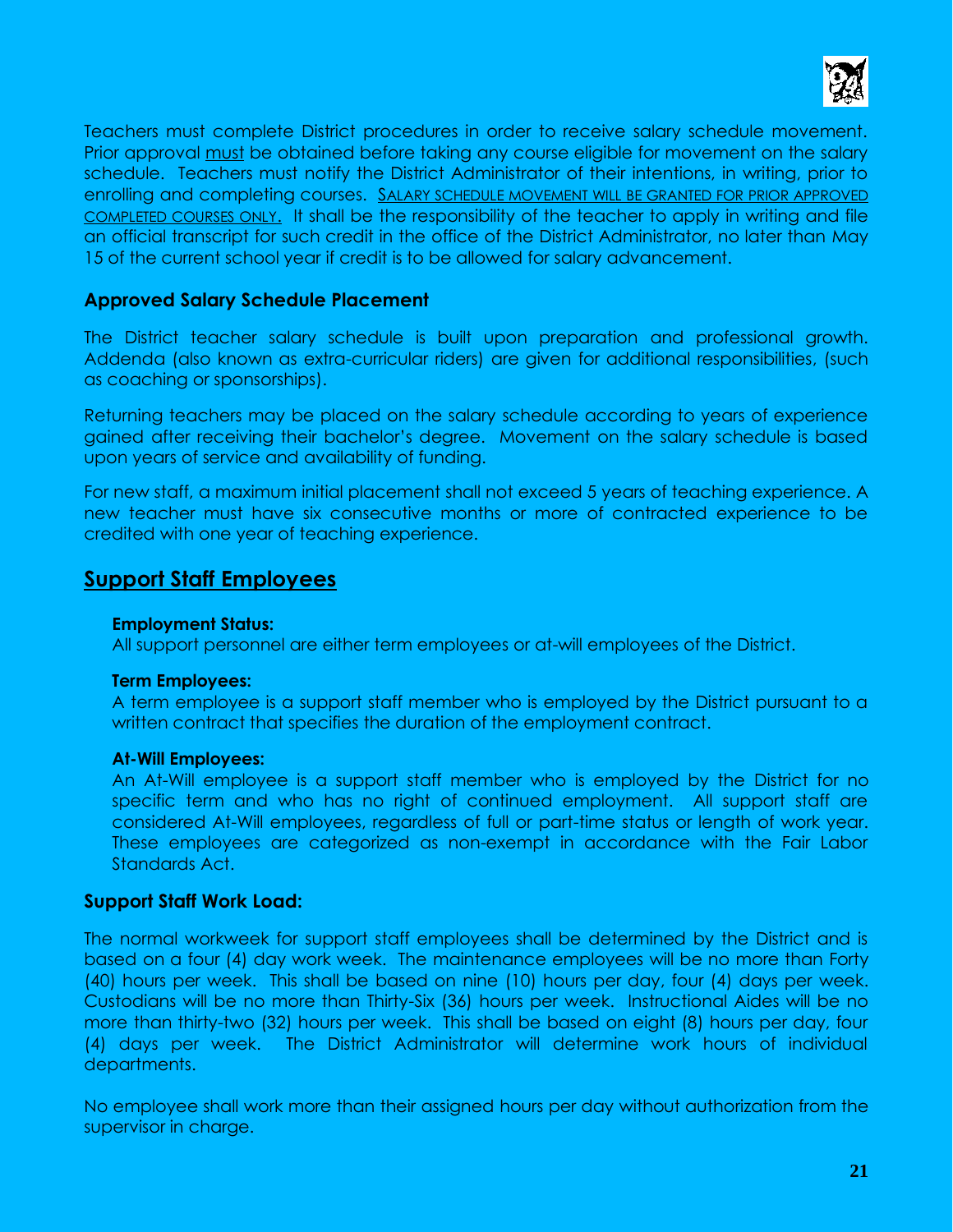

# **Compensatory Time**

**Prior to attaining supervisory approval for compensatory time the support staff employee is required to first flex their time. Only in cases that flexing time is not possible shall the employee attain approval from their supervisor and District Administrator for compensatory time.** 

No support staff non-exempt employee is to work, volunteer, supervise or donate any hours over the normal assigned work week *without the approval* of his or her immediate supervisor. Exceptions are that he or she can sponsor, volunteer, or donate time to tasks outside the normal work responsibilities. Employees violating regulations of the Fair Labor Standards Act (FLSA) may be subject to disciplinary action.

1. Generally the District does not pay non-exempt employees for overtime. In lieu of overtime pay, they may accrue up to 240 hours of compensatory time at the rate of one and one-half hours for each hour of employment over forty hours per week for which overtime is required. No compensatory time will be accrued during weeks containing a paid holiday, or when vacation or other paid leave is used unless the employee actually works more than forty hours. Paid leave is not included in the workweek. If an employee exceeds the 240 hour limit, he or she will be entitled to overtime pay at the rate of time and one-half for each overtime hour worked above the forty-hour work week. The District Administrator and supervisor may require the employee to use banked compensatory time prior to requesting the use of paid vacation or leave. All classified employees that accrue comp time **must have a COMP LOG.** Also **when using comp time a leave request is required** even if it's for 15 minutes and a copy of the comp log should be approved and attached to the time sheet.

*All compensatory time must be approved in advance by the District Administrator Records must be kept,* which can be obtained from the school or department secretary. Records must show date, time worked, reason for overtime, total hours of compensatory time earned and be signed by the building/department administrator. These must be submitted to the ADMINISTRATION Office.

#### **Support Staff Evaluations**

New support staff employees, at the end of three months of employment, will be evaluated by their supervisor.

Support staff will receive at least one evaluation annually. The evaluation will include the supervisor's recommendations for retention, performance improvement. Additional evaluations may be scheduled by the immediate supervisor as he or she deems necessary.

An evaluation is not a viable grievance as defined by policy.

#### **Salary Schedule Information**

The hourly support salary range applies to all hourly support employees. Each classification represents increasing job responsibility as outlined in the employee's job description. Initial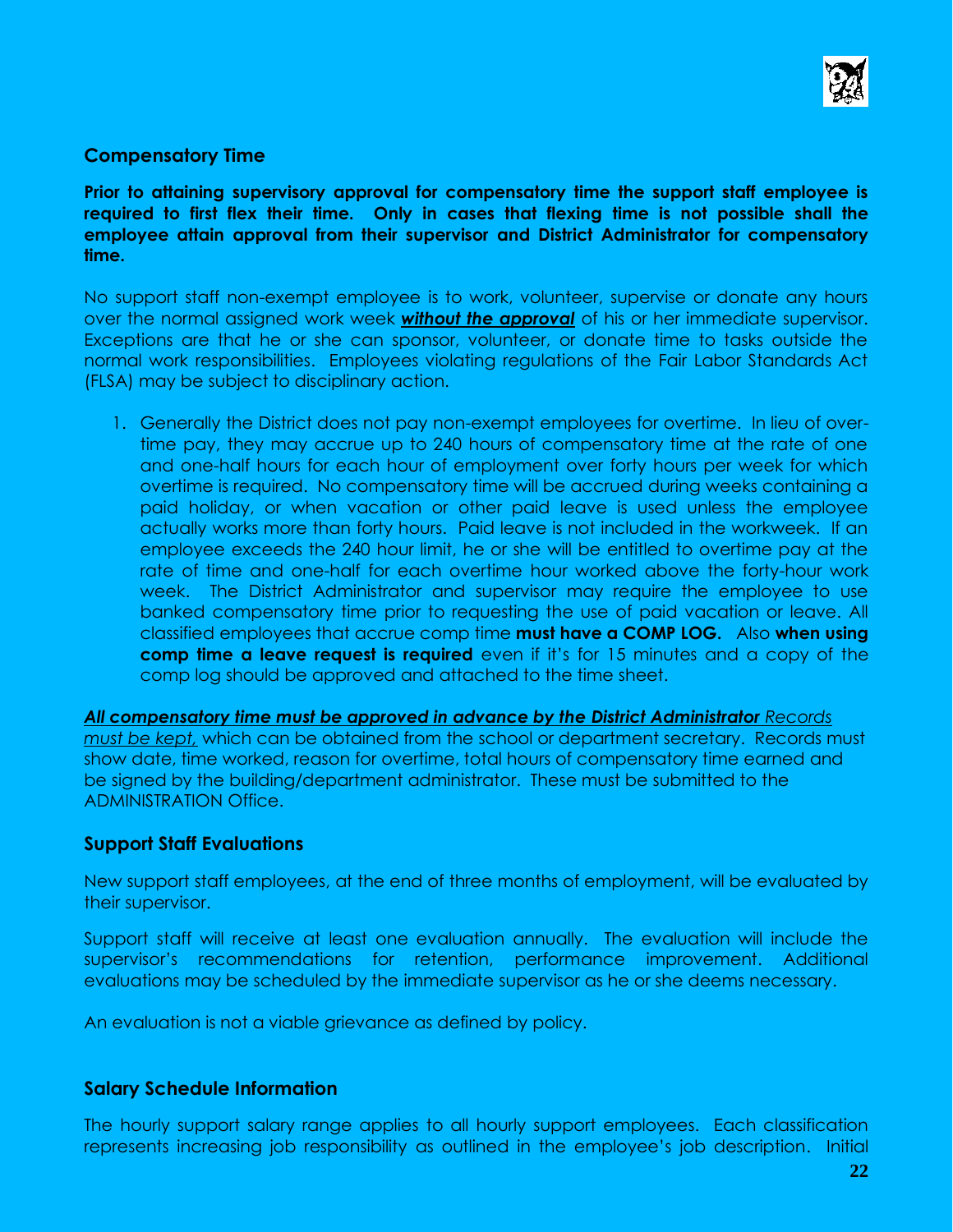

placement is determined by an employee's job description when hired, as well as entry-level experience, training and qualifications. Generally, credit is granted for up to five years of applicable, job-related experience with placement as follows; a candidate with 0-2 years experience will be placed at the minimum of the salary range; 3-4 years will be placed at 2.5% above the minimum; 5 or more years will be placed at 5% above the minimum. Hourly and annual support salary ranges are available at the District Office.

Annual support staff salaries are based upon assigned hours per day, four (4) days per week.

# **Employee Resignation/Release From Contract**

The employee is required to offer a letter of resignation for Governing Board approval prior to release. This letter must be submitted to the District Administrator/Superintendent The employee will not be released from his or her contract without Governing Board approval. Time-slip employees must also submit a letter of resignation two weeks prior to being released.

# **BENEFITS, PAYROLL, VOLUNTARY DEDUCTIONS, RETIREMENT WORKERS COMPENSATION**

# **Insurance - Health, Dental, Vision and Supplemental**

The enrollment year for all insurance is July - June. Once the employee has enrolled he/she may not make changes in your coverage until the next open enrollment unless a life-changing event occurs. Life changing events are: marriage, divorce, birth, or adoption, spouse's employment changes. You may make changes by completing a change form and attaching proof of this change (adoption papers, birth certificate, and custody papers). For information or forms, please contact the benefits specialist at the District Office.

#### **Health Insurance:**

The Salome Consolidated Elementary School District provides health insurance for eligible, full-time employees.

#### **Life Insurance/Supplemental Insurance:**

Coverage for eligible, full-time employees is based upon matching the employee's contract amount. Extra life insurance is available at an additional cost for employees and dependents.

#### **Dental and Vision Coverage:**

The District provides dental insurance coverage for eligible full time employees. Dependent dental coverage is offered at a cost to the employee. Vision coverage is offered to the employee at no cost to the employee.

# **Payroll**

The Payroll Office handles time-slips, paychecks, optional payroll deduction items and taxrelated issues for all employees. Any questions concerning these items should be directed to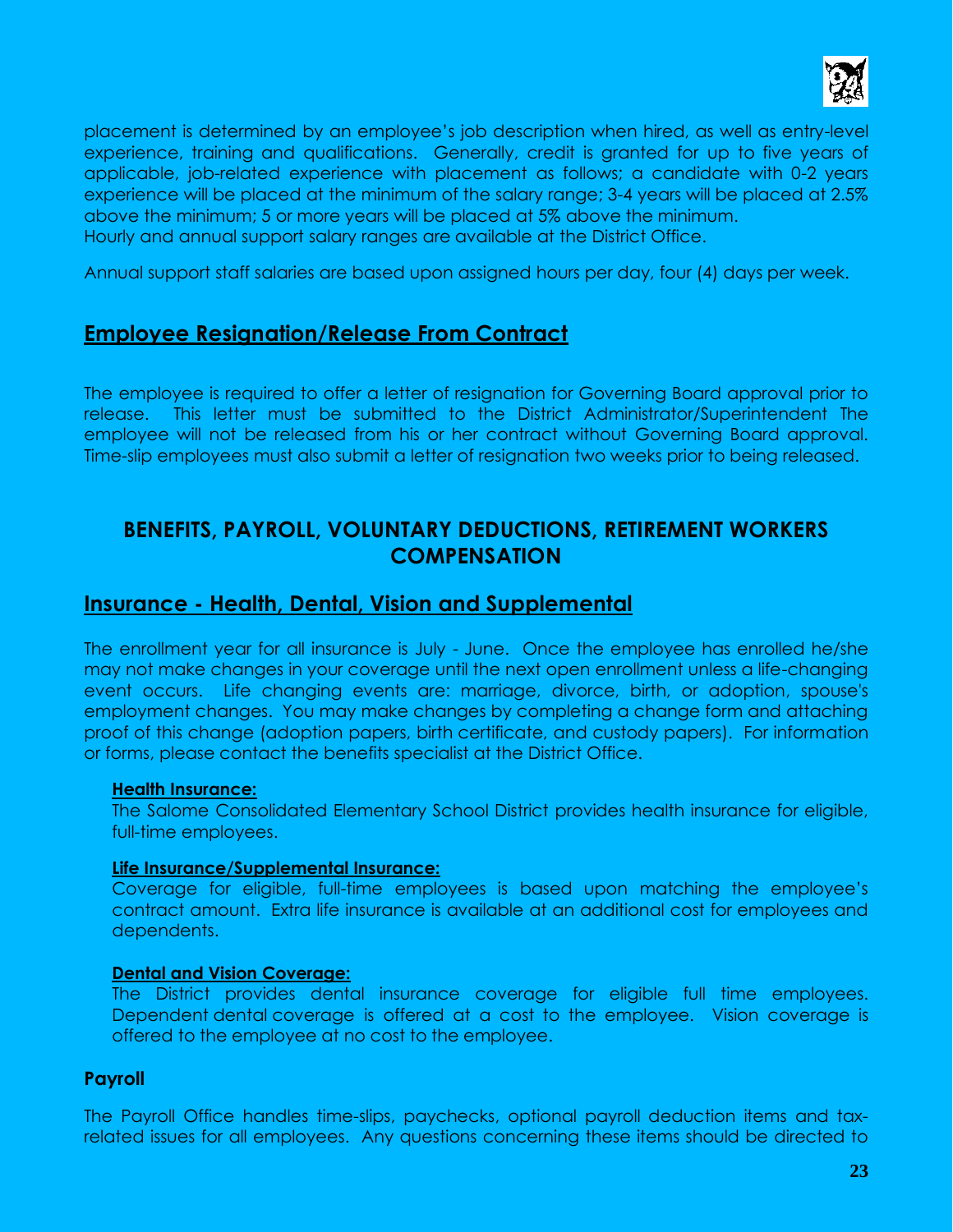

Payroll.

# **Deductions**

Standard deductions include: Federal and state income tax; Social Security/Medicare; Arizona State Retirement Fund payments; Long Term Disability, each check stub shows the amount deducted for these areas. Changes in the retirement fund rates become effective the first pay period after July 1<sup>st</sup> of each year. In addition, you may authorize the Payroll Office to make various other deductions such as credit union, tax-sheltered annuity, etc. It is the employee's responsibility to notify the Payroll Office, in writing, of any additions, deletions, voluntary deductions, or changes to his or her tax deduction status by completing a W-4 form.

# **Income Tax**

Each employee upon employment must complete a Withholding Exemption Certificate (W-4 form). This determines how much Federal tax will be deducted from the employee's gross pay. Employees should contact the Payroll Office for a new W-4 when corrections must be made (i.e. new address, change of name, change in number of exemptions, etc.).

The Payroll Department will notify employees of changes to income tax laws. To ensure compliance with Federal and State tax regulations, each employee is encouraged to read all Payroll Department memos.

Each January, a Federal W-2 form is sent to each employee indicating the amount of salary received and the amount of taxes withheld during the calendar year.

# **Social Security**

Every employee of the Salome Consolidated Elementary School District is required to have a Social Security Number. Gross wages earned are subject to Social Security Tax, which is matched by the District. This deduction is divided into two parts for reporting purposes and shows on your check stub as Social Security and Medicare deductions. Unless otherwise provided by law, after January 1, 2005 documents or records will not be intentionally communicated or make an individual's social security number available to the general public.

# **Time-slips/Time clock**

All on-call, temporary, part-time and support non-exempt employees must utilize the timeclock(s) reflecting actual time worked, up to and including the last day reported on each card. Depending upon starting date and the payroll schedule, the first paycheck will be received no later than two weeks after the end of a pay period.

Any employee found to be falsifying or swiping time for any employee other than their own time will be subject to discipline up to termination of employment.

# **Retirement**

Salome Consolidated Elementary School District is governed by the laws of Arizona relating to employee retirement and is part of the Arizona State Retirement System. Retirement is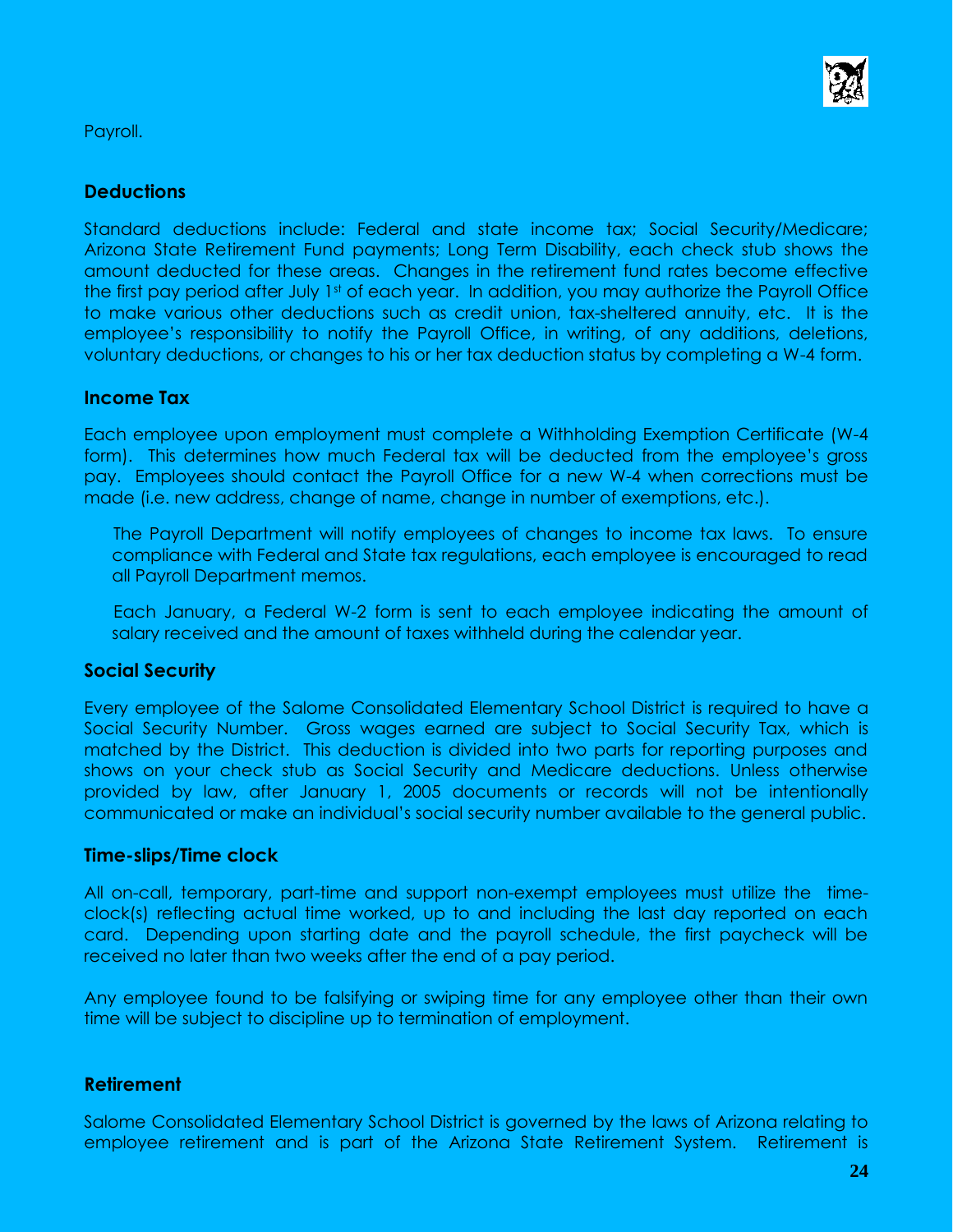

calculated on a point system, with one point being given for each year of the employee's age and one point for years of service. Employees may retire once they have reached a combined total of eighty points for full retirement benefits. The certified employee must submit a letter to the district notifying of the intent to retire not later than March 1, preceding the last contract year of employment. For additional information regarding the state retirement system, please contact the Arizona State Retirement System (ASRS) at 1-800-240-2000 or by visiting their website at [www.asrs.state.az.us](http://www.asrs.state.az.us/)

# **COBRA: NOT APPLICABLE IF EMPLOYER HAS LESS THAN 50 EMPLOYEES**

When a dependent reaches twenty six years of age, he or she no longer qualifies for insurance under the District plan. The dependent has the option of continuing coverage through the COBRA provision. Please contact the benefits specialist at the district office for assistance.

If medical coverage is lost due to termination, reduction of hours or other qualifying events, the employee has the right to continue group health coverage without interruption for up to eighteen months. Dependents could be eligible to continue coverage for thirty-six months for other qualifying events. The employee must pay the full cost of that coverage. For information or forms, please contact the benefits specialist at the District Office.

# **Worker's Compensation - Procedures for Employee Incident/Work Injury Reporting**

# **Seeking Emergency Treatment**

In the event of an emergency, dial 911 for medical assistance! Proceed to the closest emergency room or facility. If you are injured on the job and need immediate medical attention, you will need to go to the closest medical emergency facility. Once emergency medical treatment has been received, you will need to notify your supervisor or administrator and Administration at (928) 859-3339

# **Steps for Reporting a Work-Related Incident or Injury**

- **1)** You will immediately report the incident or injury to your supervisor/administrator (or person in charge).
- **2)** Your supervisor or administrator will have you complete and sign Section 1 of the "Salome Consolidated Elementary School District Employee Incident/Injury Report" form.
- **3)** Your supervisor or administrator will complete Section 2 of the "Employee Incident/Injury Report" form and you will proceed to the medical facility for medical treatment.
- **4)** If medical treatment is not needed, your supervisor or administrator will send the "Employee Incident/Injury Report" to Human Resources.
- **5)** *If medical treatment is needed or obtained at a later date, you will notify your supervisor and contact Administration at* (928) 859-3339
- **6)** If your supervisor or administrator is unavailable at the time of your injury, you will go directly to the medical facility for medical treatment. Immediately after treatment, you will notify your supervisor or administrator of the injury/incident and contact Administration at (928) 859-3339. Your supervisor or administrator will complete the "Employee Incident/Injury Report" form and forward it to Human Resources.
- **7)** If you are released to regular duty with no restrictions, you must show your medical release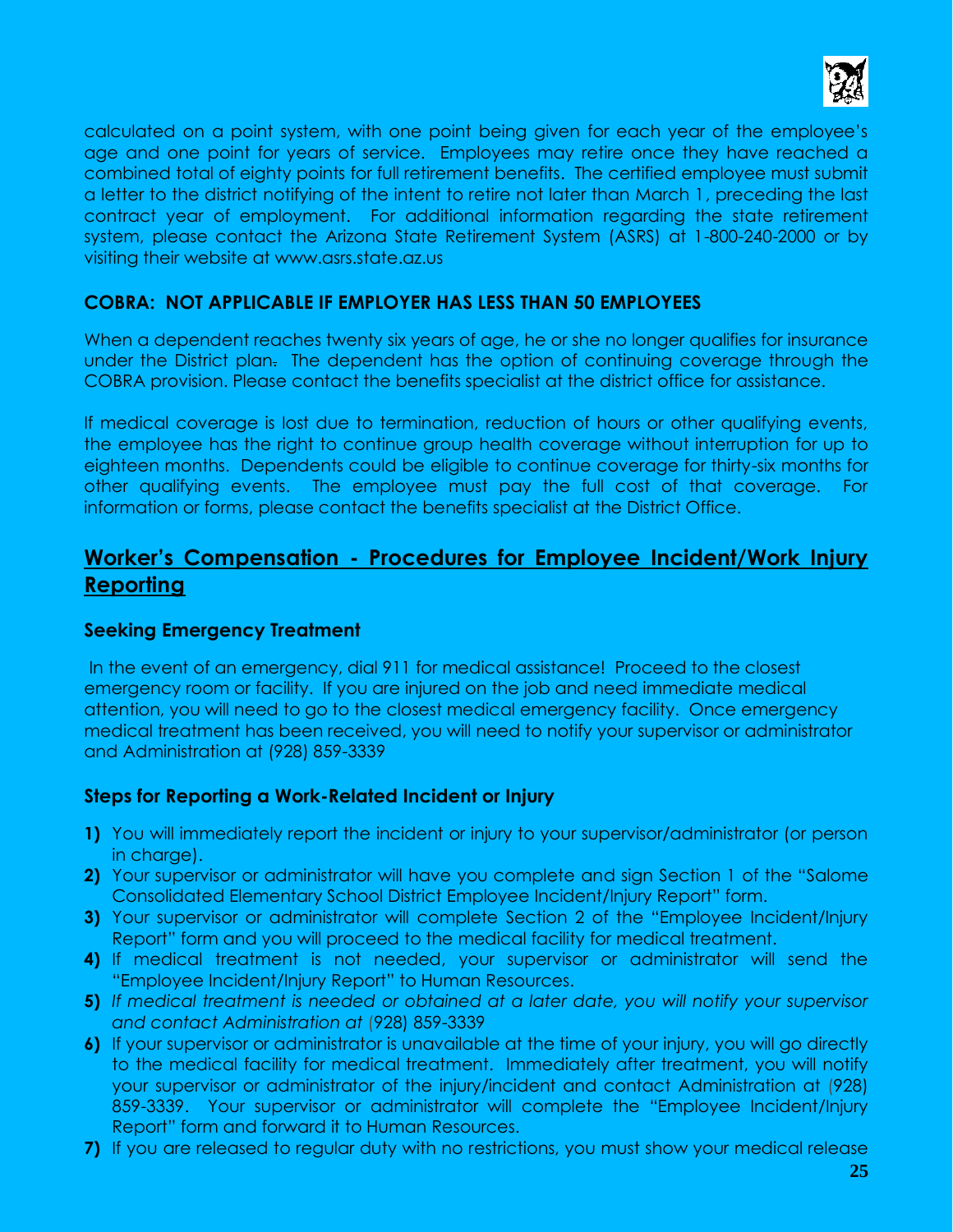

to your supervisor or administrator prior to performing any of your job duties. Within 24 hours after your appointment with your treating physician, you are required to provide the medical release to Administration (in person) at the Business/Administration Office. If your appointment is on a Saturday or Sunday, you will need to turn in the medical release the following Monday or the next workday.

- **8)** If you are placed on no-work status by the physician, you must provide the work status report/documentation in person, (if medically able) to Administration within 24 hours after your appointment. If your appointment is on a Saturday or Sunday, you will need to submit the work status report/documentation the following Monday or the next workday.
- **9)** You must also notify your supervisor or administrator of your no-work status. Weekly, you will report your progress by telephone to your supervisor and in person (if medically able) to Human Resources.
- **10)** If you are released by the treating physician to restricted, modified or light-duty work, you must immediately present the work status report/documentation to Administration prior to performing any job duties. Restricted, modified or light-duty work must be approved and offered by Administration prior to your returning to work. You must not place yourself or coworkers at risk by performing duties that you have not yet been released to perform. Administration will notify your supervisor/administrator of your work status.
- **11)**When your physician gives you a full medical release to your regular duties from a no-work, restricted, modified or light-duty status, you must immediately contact Administration at the Administrative Office. *A change in your status will affect your benefits.* You will need to provide the medical release to Administration before your will be allowed to return to your regular, assigned job duties.
- **12)**Administration will contact your supervisor/administrator and notify them that you are released to your regularly assigned duties and can return to work.

# **EMPLOYEE ABSENCES**

*For comprehensive policy information regarding employee absences, please refer to the Arizona School Boards Association Governing Board Policy Manual*

# **Bereavement or Critical Family Illness**

Upon request to the District Administrator leave may be granted for emergencies involving a death or critical illness in your immediate family. Family, for purposes of such leave, shall include: spouse; children; parents; aunts or uncles; brothers or sisters; grandparents; grandchildren; parents of spouse; brothers or sisters of spouse; sons-in-law or daughters-in-law.

A critical illness is defined as illness involving a crisis. Such leave is subtracted from accumulated leave. Employees using leave for immediate critical illness may be asked to sign an affidavit certifying that their absence is in compliance with this policy. The affidavit will be considered part of the absence report form.

Per Governing Board Policy GCCH, an employee may be granted up to five days bereavement leave per year, with pay, to be used in the event of a death in the employee's family. Extensions of bereavement leave may also be granted. If approved, an extension will be deducted from the employee's earned leave. If the employee has no accumulated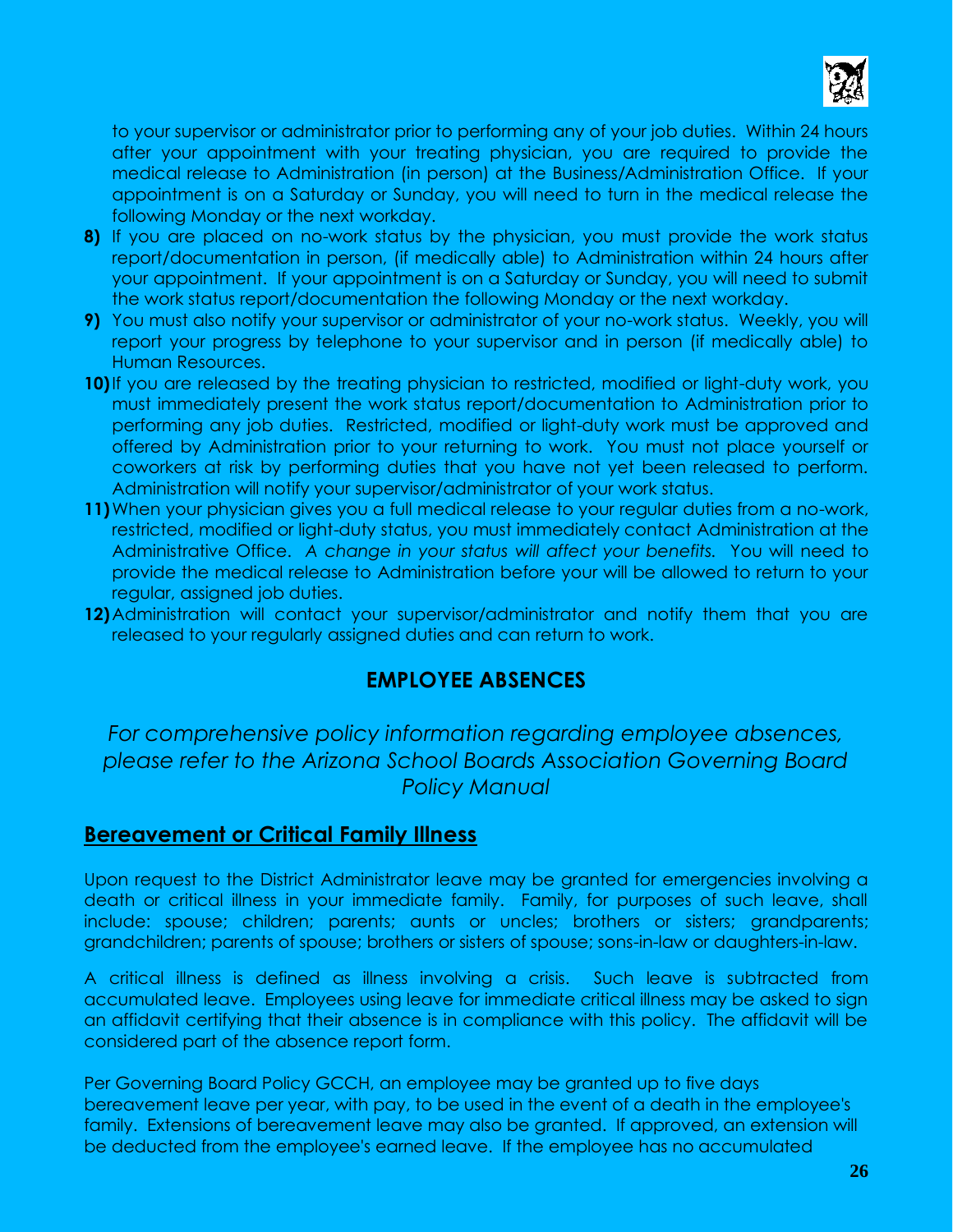

leave, the District Administrator may approve an unpaid leave of absence for each day of extended bereavement leave.

# **Leaves of Absence – Medical and Personal**

# **General Information**

The Governing Board may grant a leave of absence to District employees for a period of up to one year.A leave of absence, medical or non-medical, may not be requested to begin prior to or immediately following paid holidays, winter break, or spring break. Employees must make a written request and submit it to the Governing Board for approval prior to taking leave. Leave or vacation days may not be accrued while on a leave of absence. School holidays or breaks occurring during a leave of absence will be deducted from the employee's accrued leave.

Each employee who is granted a leave of absence is also required to give written notice of intent to return at the beginning of the next school year on or before January 31, of the leave year. Such notice of intent should be directed to the Administration Office. Employees who choose to take an extended leave of absence are not guaranteed return to their original position, but may be reassigned, if necessary, with no loss of pay or benefits.

# **Medical**

The Governing Board may grant a medical leave of absence for a period of up to one year. Employees requesting such leave must submit a written request to the District Administrator. This request must include the dates the medical leave will start and when the employee will return to work. A doctor's recommendation or Certification of Health Care Provider Form shall be required to be submitted with the request. The Certification of Healthcare Provider forms are available in the Administration and Payroll Offices.

Employees on medical leave may continue coverage with the District's health insurance program at their own expense. If the employee chooses to continue coverage, the premium will be prorated on a daily basis for each calendar day or month for which no sick leave is available to cover the absence. It is the responsibility of the employee to make these payments in a timely manner. Insurance coverage will terminate 30 days after non-payment of premium. If an employee chooses not to pay for medical coverage and more than 30 days lapse without coverage, coverage cannot resume until the next open enrollment date. The employee and his or her dependents, if eligible, must follow procedures for determining insurability.

# **Non-Medical/Personal**

Under certain conditions, the Governing Board may grant a non-medical leave of absence for up to one year. Employees requesting such leave must submit a written request to the Governing Board. The request must include the date the leave will start and the date the employee will return to work. Employees who choose to take an extended leave of absence are not guaranteed return to their original position, but may be reassigned, if necessary, with no loss of pay or benefits.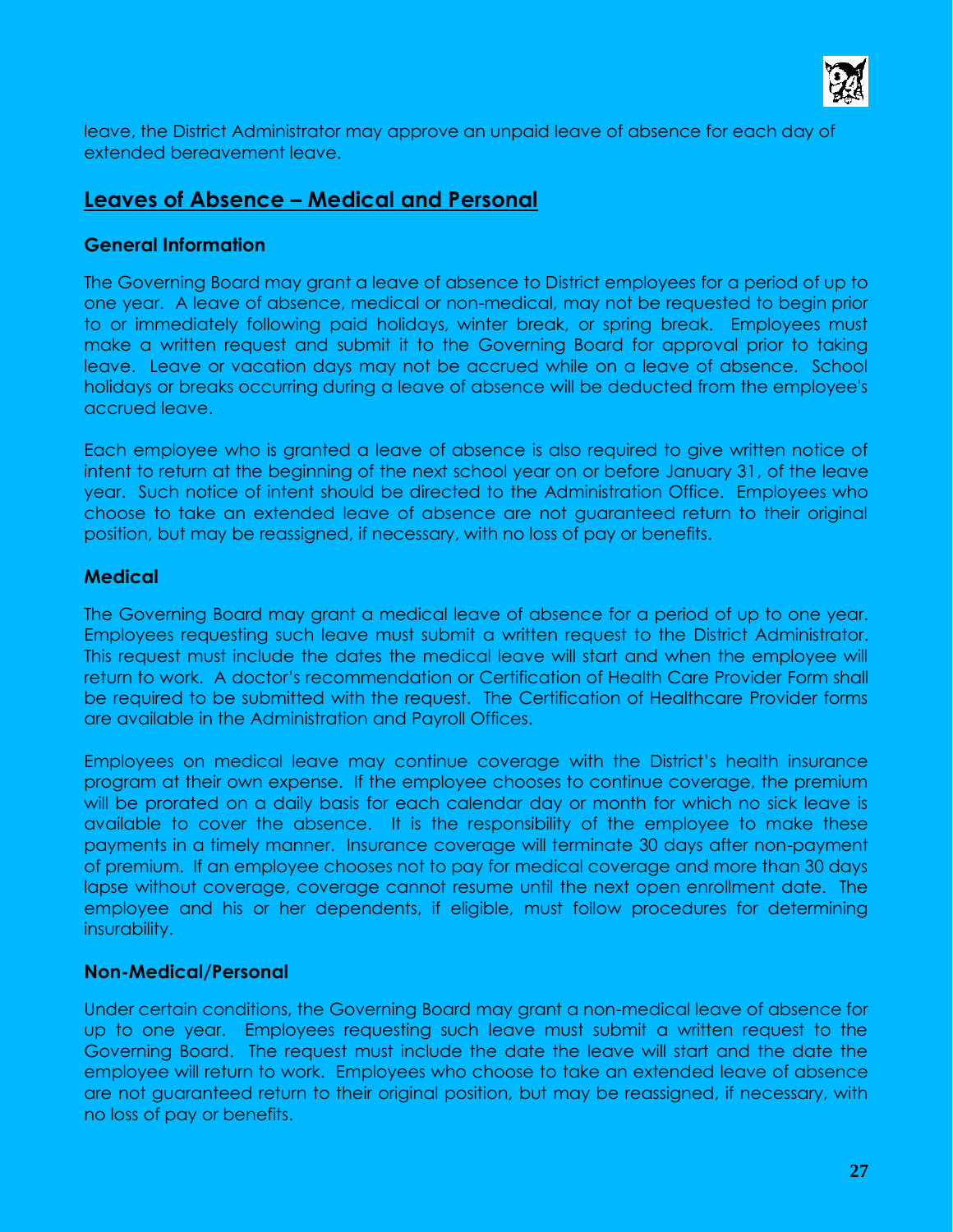

# **Jury Duty/Court Appearances**

Employees who are required to serve on a jury may do so without a loss of salary. The remuneration received for each day of jury service is deducted from the base salary to avoid duplication of pay. Upon returning from jury duty, please provide the Payroll Department with the documentation received from the court showing you will be paid or you refused payment. Employees are expected to receive mileage reimbursement from the courts. An employee who is subpoenaed as a witness in court and will be absent ten days may be required to utilize vacation or leave. The employee may also choose to go on unpaid leave.

# **Military Duty**

Per Governing Board Policy GCCD, if an employee is called to active duty in the armed forces, he or she will be given military leave from their job. Personnel returning from military leave granted by the District during a national emergency will be placed on the salary schedule appropriate to the combined years of service with the District and military service. Employees who are absent on active duty for National Guard or Reserve training are required to submit a leave request to their immediate supervisor with a copy of the military orders attached.

# **Professional and Support Staff Leave**

# **Leave for Any Purpose**

Leave, in this context, includes leave for illness or injury, religious leave, personal leave, bereavement leave, parental leave, and civic leave other than jury duty. Notification of leaves to be taken must be in accordance with the following:

- *Illness or injury*. Notify the immediate supervisor as soon as possible, but not later than one (1) hour prior to the employee's start time on the date leave is taken.
- *All other leave situations*. Submit the request five (5) days in advance through the immediate supervisor. Leave may be scheduled by the District Administrator to accommodate District operations. Requests shall be acted upon in order of receipt and the availability of substitutes, if necessary, may limit the number of requests granted at any one time.

Except under extenuating circumstances, when approved otherwise by the District Administrator:

- Absences during orientation, during the first week of classes, during the last week of classes and the day before and day after a holiday will be deducted from salary.
- Employees are requested to arrange for doctor, dental and similar appointments on their own time whenever possible. To be eligible for leave, an employee must have earned those days. Individuals who abuse the privilege of leave are subject to disciplinary action, pursuant to Governing Board policy. The employee is responsible for completing a written request and submitting it to his or her immediate supervisor. After three consecutive sick leave days, the District Administrator must approve the sick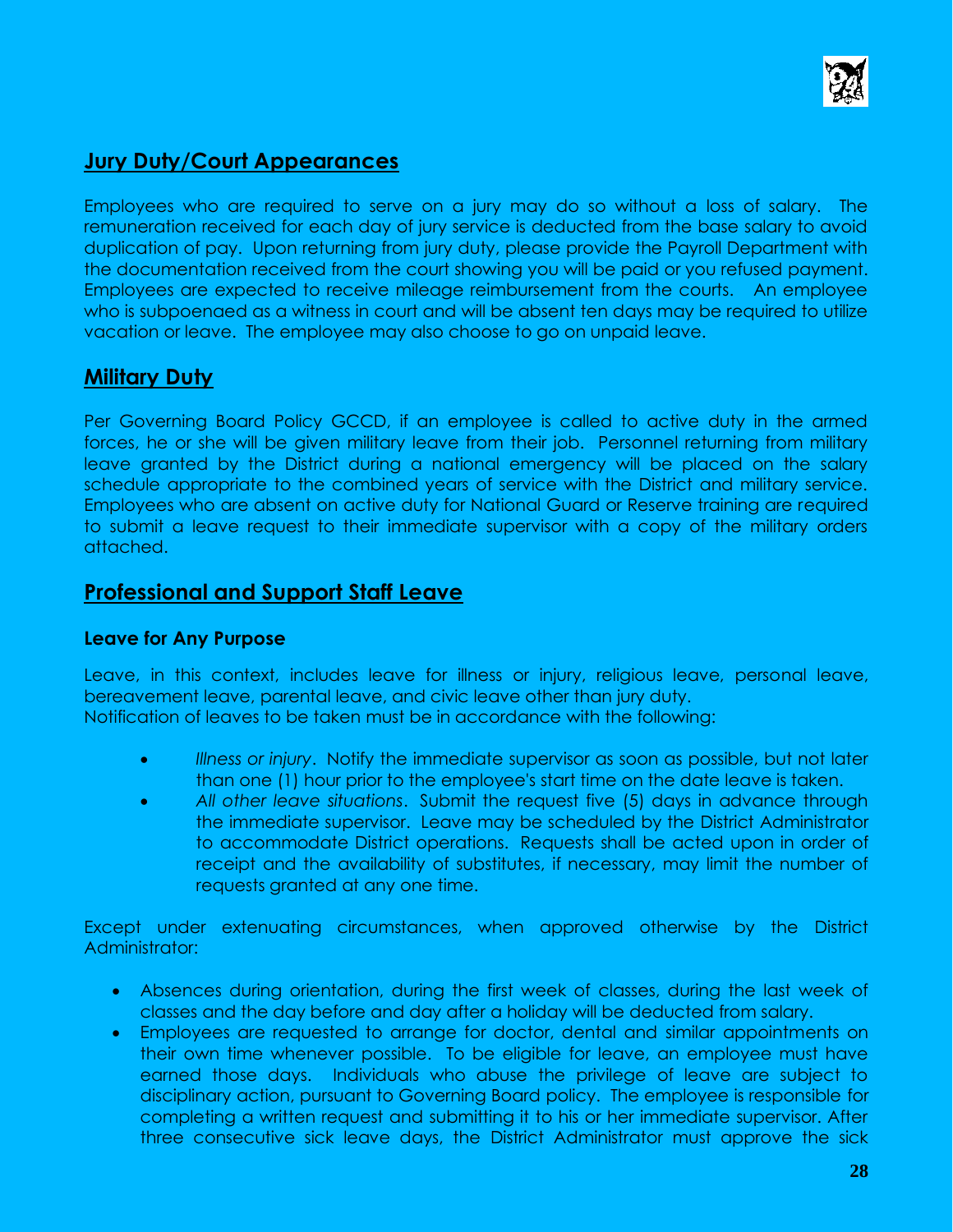

leave request if leave is to be extended. Leave is not accrued while the employee is on any type of leave of absence or worker's compensation-related leave.

Certified employees may accumulate sick leave to a maximum of one hundred eighty (180) days, at which time no more sick leave can be accumulated. As accumulated sick leave days are used and drop below one hundred eighty (180) days, an eligible employee may again accumulate sick up 6o the maximum limit.

*Note: All staff leave is accrued in hours every pay period. Accumulated leave is rolled over from the previous year. However, if the employee does not have leave the employee will be docked pay.* 

# **Professional Leave**

The District Administrator or his or her designee may grant professional leave with pay whenever it is considered to be of value to the District. Professional leave may be granted for classroom observations, special meetings and seminars or any other area of professional development. Written requests for professional days must be submitted at least five working days in advance.

# **Reporting Absences**

**All staff** must fill out a leave request and it is to be signed by their administrator and sent to the District Office in a timely manner. An employee that does not have any available leave time is in dock status. Dock status is not allowed and discipline can be imposed for any employee in dock status.

*Important: Employees requesting leave the day before a holiday, the day after a holiday, the first week of orientation, the first week back with students, and the last week of school, may only receive approval from the District Administrator.* 

# **Vacation and Holidays – Support Staff**

All regular twelve (12) month support staff employees shall accumulate vacation with pay at the rate of one (1) working day per month. The unused portion of such allowance may accumulate to a maximum of eighteen (18) days, at which time no more vacation can be earned. As accumulated vacation days are used and drop below eighteen (18) days, an eligible employee may again accumulate vacation up to the maximum limit. Vacations shall be taken as approved by the Superintendent.

Employees shall be entitled to all legal holidays during the school year as announced by the Superintendent and in conformance with Arizona Revised Statutes. Uncompensated days off will be established by the school calendar.

Support staff vacation leave requests must receive the approval of the immediate supervisor prior to vacation days being taken. Requests which would create an undue hardship for the school or department (for example: multiple employees absent from a school or department at the same time; vacations covering more than two consecutive work weeks, etc.) may be modified or denied at the discretion of the supervisor.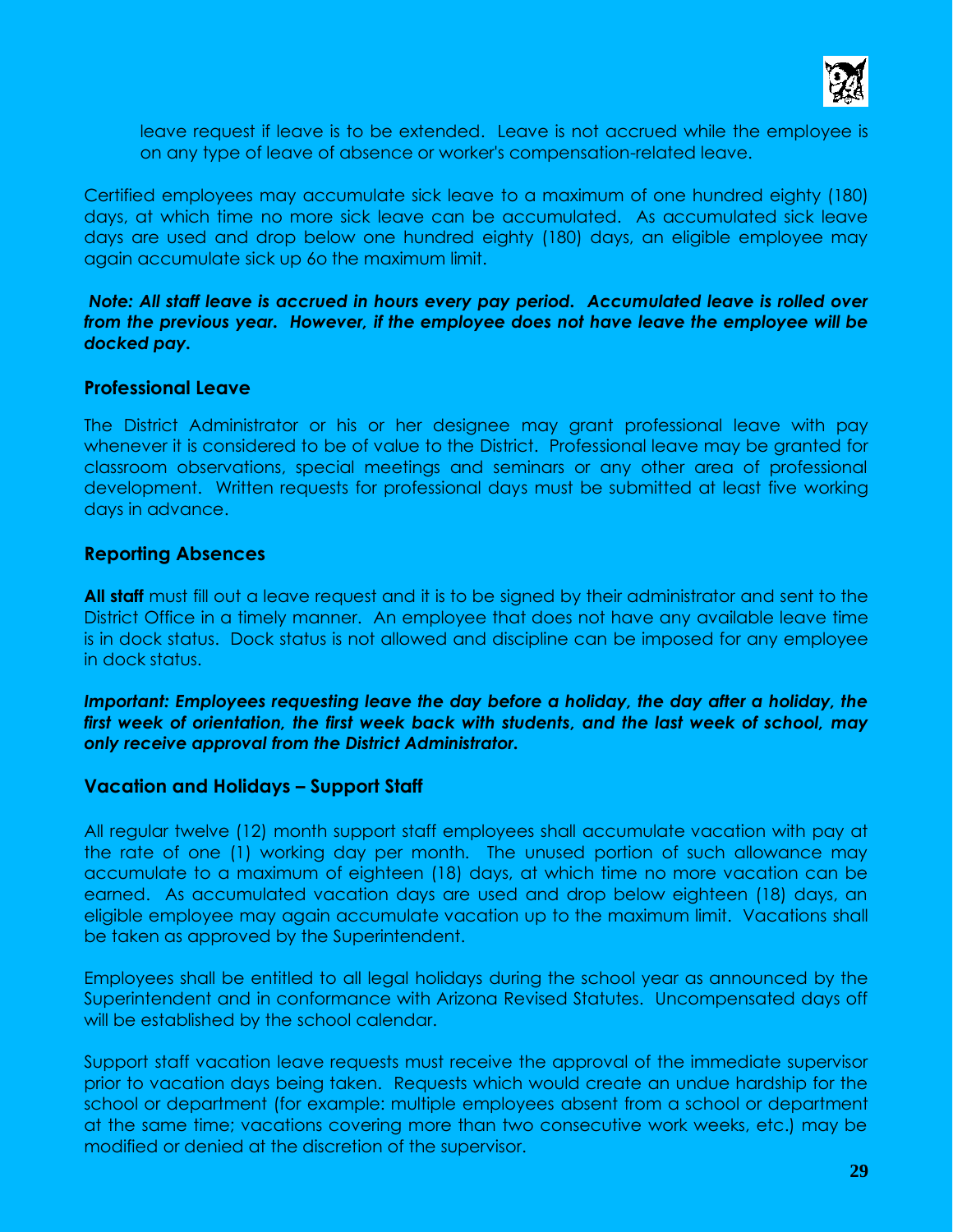

# **Voting**

Employees will be granted time off for the purpose of voting if there are less than three consecutive hours between the opening of the polls and the beginning of the regular work day or between the end of the school day and the closing of the polls. No deductions will be made from salary or leave for this absence. Employees must request this time to their immediate supervisor prior to voting.

# **GENERAL DISTRICT INFORMATION**

# **Workday**

The Professional (Certificated) teaching staff work day is based on a nine (9) hour day. . The District administrator may make revisions as he/she deems appropriate for the purposes of professional collaboration, learning communities, school improvement initiatives, and/or professional development. The Support staff workday is determined by the District Administrator and the supervisor for the position. Support staff employees are expected to work the number of hours as determined. However, overtime may occasionally be required. If overtime is required, it must *be requested in writing* by the immediate supervisor for all classified staff and must be approved by the District Administrator or designee. In the case of an emergency, authorization shall be obtained immediately upon completion of the work or as soon thereafter as practicable.

The accumulation of time off in lieu of a lunch break from one day to the next is **not permitted**. The break **may not** be accumulated to start the day or at the end the day. The supervisor and District Administrator may also adjust a particular work schedule to allow for site and District needs and/or emergencies. The District Administrator has the right to define the work schedule for the employees.

# **Smoking**

All Salome Consolidated Elementary School District property is tobacco free. There are no designated smoking areas.

Under the provisions of A.R.S. 36-798.03, a person who violates the prohibition is guilty of committing a petty offense.

The prohibitions do not apply to an adult when possession or use of the tobacco products are for demonstration purposes as a necessary instructional component of a tobacco prevention or cessation program that is:

- Approved by the school.
- Established in accord with Arizona Revised Statute 15-712.

# **Staff Cell Phone Use**

Employees will refrain from personal cell phone use during working hours. The use of a cell phone during lunch or breaks is permitted, providing cell phone use does not continue once the employee has returned to work. Personal calls may be made or received during lunch and breaks.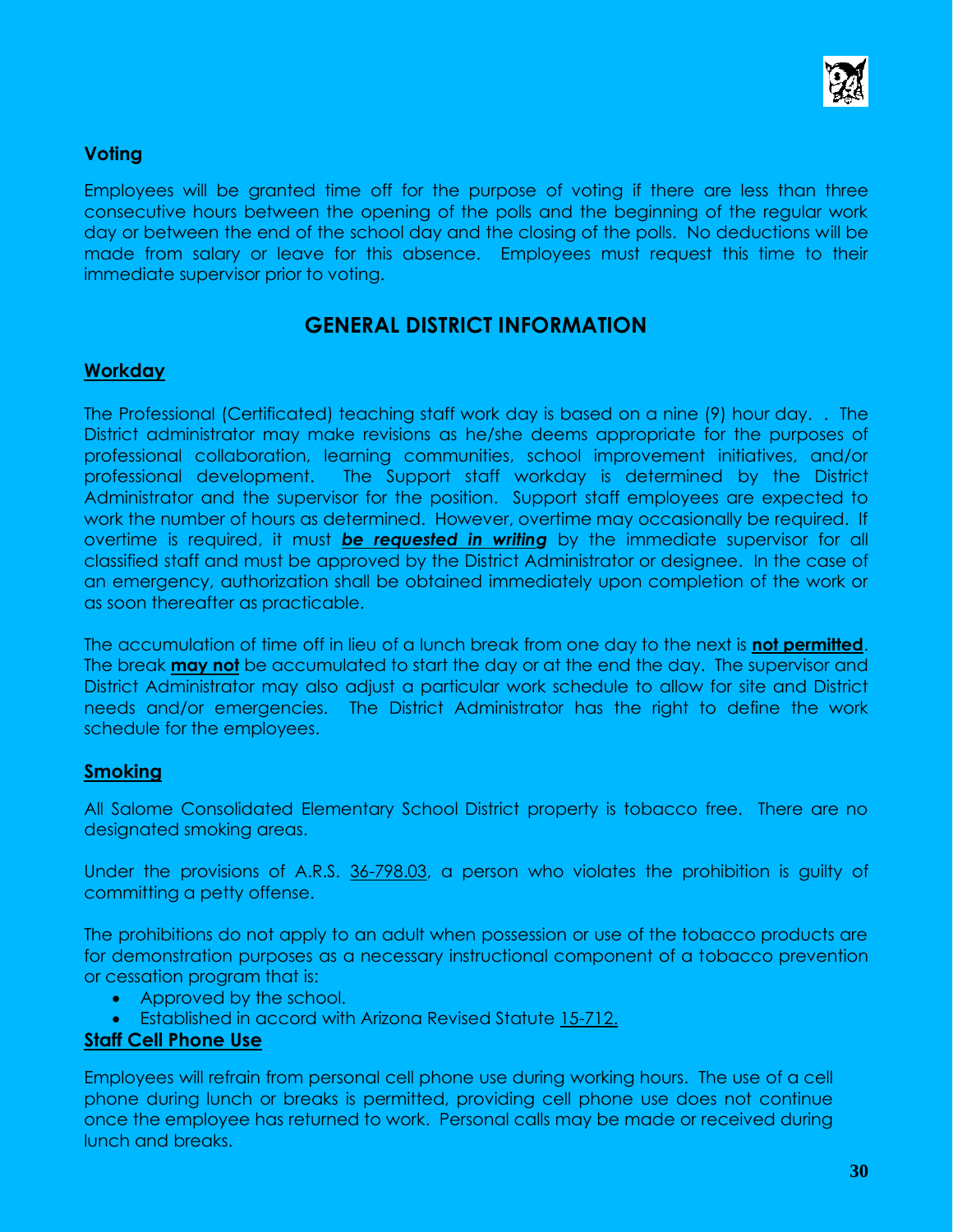

# **Appropriate Dress Guidelines**

The employees of the Salome Consolidated Elementary School District should make certain that their grooming and dress reflect the high standards expected of the school, community, and District. All employees must be professionally dressed and wear proper clothing appropriate with the task they are performing. Professional, yet casual attire is acceptable.

- 1. Examples of professional attire include but are not limited to collared shirts, dress slacks, dress coordinates, suits, dresses, ties, and sports coats.
- 2. Clothing should not be neither, too loose, too tight nor too short is permitted. Clothing displaying abusive, vulgar, or offensive language, advertising cigarettes or alcohol, and/or making reference to drugs is prohibited. Also prohibited is clothing that is too revealing, suggestive, or ill fitting.

Spaghetti straps, halter tops, sheer see through tops, tank tops, spandex, knit, jean shorts, midriff-baring shirts, sweatpants, pajamas and rubber flip flops are not professional attire. Permission to dress more casual may be granted to employees who demonstrate a need because of their particular position with the District.

3. Staff members who are custodians, members of the maintenance and/or transportation departments or other auxiliary service departments should dress accordingly to the standards established by the Superintendent. Dress should be clean, neat and appropriate to the work environment as well as duty. Appropriate shoes should be worn according to specific work assignments and safety.

If you have any questions on what is considered acceptable, check with your school or department supervisor.

#### **Emergency Response Plan**

The District has an Emergency Response Plan in place. Copies are available in each classroom, along with a quick reference guide. Each staff member is responsible for reading the material and returning the signature portion of the booklet to the Administration Office. Mandatory training sessions are conducted district-wide. For further information please contact your building or department Emergency Response Team member.

#### **Hazardous Materials/Chemicals**

All chemicals brought onto campus must be checked in at the office and accompanied by a Material Safety Data Sheet (MSDS), available in every school and department. No hazardous chemicals are to be brought onto District property unless directed by District administration. In case of a chemical spill or other hazardous materials emergency, please follow cleanup procedures indicated on the MSDS and notify either the Maintenance Transportation Supervisor, or by calling the district office at 928.859.9333.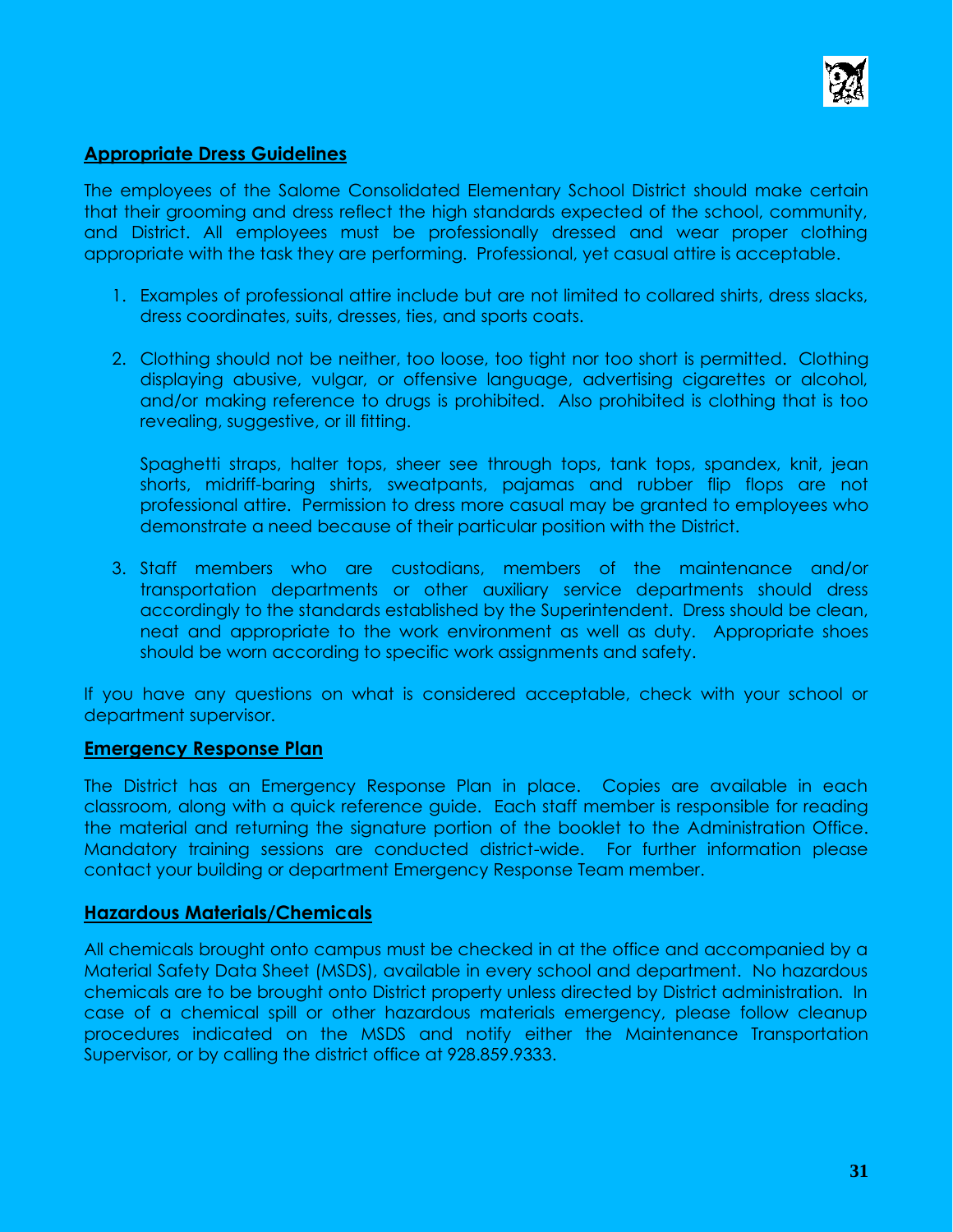

# **Posting New Positions**

Job openings will be posted in the District Office and on the Salome Consolidated Elementary School's website. Any vacant position will be filled at the discretion of the Superintendent as approved by the Governing Board. To inquire about available positions, contact the Administration Office. All current job posting can be found on the Salome Consolidated Elementary School District website at [www.salomek8s.org.](http://www.salomek8s.org/) All certified applications must be submitted through the online link.

# **Protection of District or Personal Property: Policy GBEA**

It is the responsibility of all employees to protect and care for school property and to arrange their work areas in such a way as to promote both safety and efficiency.

# **Employee's Responsibility to Report Drug Free School Zone Violations**

Pursuant to A.R.S. 13-3411, it is unlawful for a person to: (1) intentionally be present in a drug free school zone to sell marijuana, peyote, prescription-only drugs, dangerous drugs or narcotic drugs; (2) Possess or uses marijuana, peyote, dangerous drugs or narcotic drugs in a drug free school zone; or (3) Manufacture dangerous drugs in a drug free school zone.

Any employee who observes a violation of the law shall immediately report the violation to the school principal or the District Administrator, who shall then immediately report the violation to a peace officer. It is a violation of the law for any school personnel or school administrator to fail to report such a violation.

# **Employee's Responsibility to Report Suspected Crimes**

Pursuant to A.R.S. 15-341 (33), the Governing Board expects employees to immediately report to the District Administrator any suspected crime against a person or property that: (a) Is a serious offense as defined in A.R.S. 13-604; (b) Involves a deadly weapon or dangerous instrument or serious physical injury; or (c) Any conduct that poses a threat of death or serious physical injury to employees, students, or anyone on the property of the school.

# **Use of Physical Force by Supervisory Personnel**

Any administrator, teacher, or other school employee entrusted with the care and supervision of a minor may use reasonable and appropriate physical force upon the minor to the extent reasonably necessary and appropriate to maintain order. Similar physical force will be appropriate in self-defense, in the defense of other students and school personnel, and to prevent or terminate the commission of theft or criminal damage to the property of the District or the property of persons lawfully on the premises of the District.

The threat or use of physical force is not justified as a response to verbal provocation alone, nor when the degree of physical force used is disproportionate to the circumstances or exceeds that necessary to avoid injury to oneself or to others or to preserve property at risk.

# **Children in the Workplace**

District Policy strictly prohibits employees from bringing children, family member(s) or social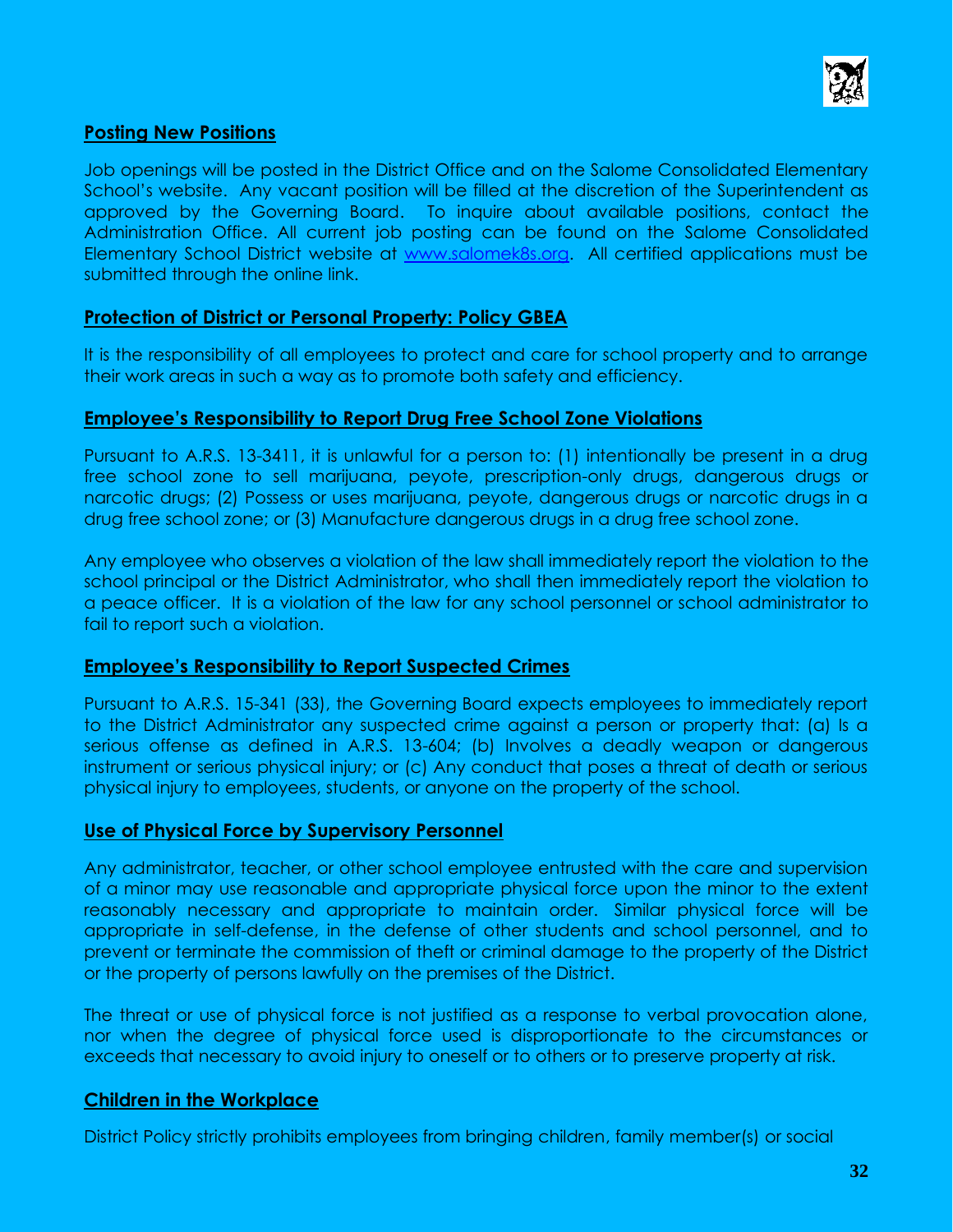

visitors into their work location during any and all working hours. The District Administrator may authorize employees to participate in "Bring Your Child to Work Day" with prior approval.

# **District Keys**

District keys issued to employees are the employee's responsibility and are not to be given or loaned to any student or individual not employed by the District. Employees who give or loan their keys will be subject to disciplinary action. Employees who resign must turn in their keys to their immediate supervisor or District Administrator. An employee who loses their keys will be financially responsible for any necessary cost incurred by the district to secure the building.

# **Personal Property**

If you have personal property in your work area, you are responsible for maintaining an inventory of such property in your immediate supervisor's office. The District is not responsible for loss, breakage, or any other type of damage to personal property which may be incurred while on District premises.

# **Purchasing Supplies and Materials**

Employees may need to purchase supplies or services in relation to their positions with the District. Any job-related purchase must be requisitioned **PRIOR** to the time the purchase is made. Employees who fail to follow this procedure will be required to assume the financial responsibility for the item and may be subject to disciplinary action.

# **Travel Request Guidelines**

Certified staff members will be granted permission to attend out-of-district workshops and conferences when it is deemed in the best interests of the district. Teachers who attend workshops/conferences will be required to present the information to other staff members when they return. Workshops/conferences must correspond to the instructional needs of the school. Travel requests must be submitted at least 10 days in advance. The employee must complete all necessary paperwork for approval by the District Administrator.

Travel packets must be completed and all forms submitted together when requesting travel and/or lodging:

- Absence Form Must be signed by the District Administrator with conference information in Comments section. Must include funding code.
- Travel Request Form Circle and initial all pertinent information. Must be coded and signed by the District Administrator.
- Travel Attachment for Fees Must be completed for registration fees and hotel.
- Conference Agenda/Registration Form Submit a copy of the conference/workshop agenda and a completed registration form if applicable.

Travelers will receive a Travel Verification Form containing pertinent information if the request is approved. If not approved, notification will be provided.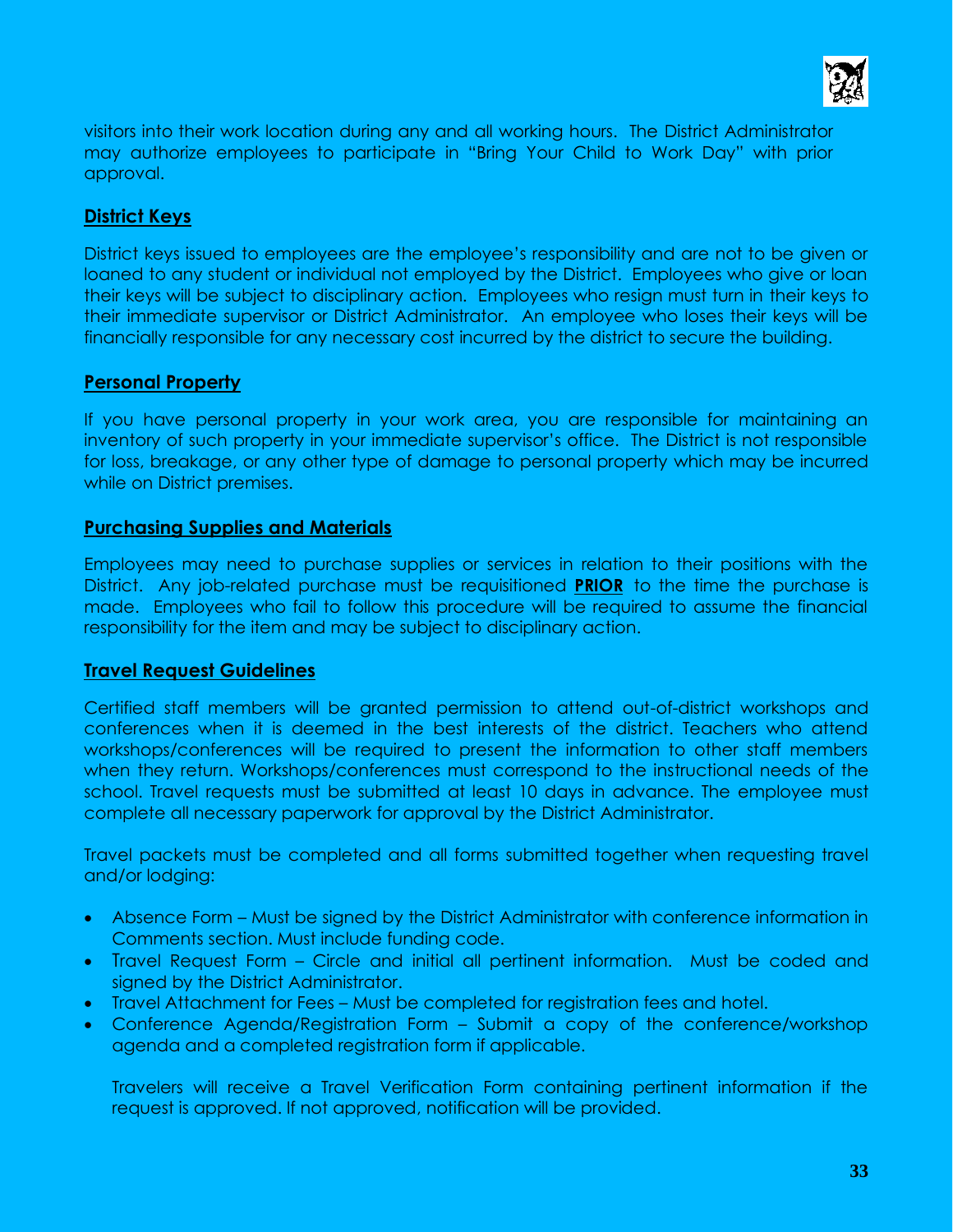

# **Travel Reimbursement**

Travelers may be reimbursed for certain out-of-pocket expenses while traveling on District business if expenses were not paid in advance through a District Purchase Order. To obtain reimbursement:

- Submit request for reimbursement within 30 days this will be the bottom portion of the Travel Authorization Form and receipts must be attached.
- Submit a copy of conference agenda or schedule with the Request for Reimbursement Form.
- Receipts will not be required for over night travel. The employee will be paid the state set per diem up to the maximum. Any amount over the set per diem will be the employee's responsibility.
- Receipts will be required for day travel. The Internal Revenue Service (IRS) requires employees to be traveling "away from home" in order to exclude reimbursements for meals from their income. As a result all meal reimbursements for travel with no overnight stay must be reported as a taxable employee benefit.

# **Reimbursable Items Include**

- Lodging a hotel bill must be presented. Travelers will be reimbursed up to the Districtapproved lodging limit unless it is the conference hotel. Miscellaneous charges on the bill, such as movie rentals or phone calls, will not be reimbursed.
- Parking fees will be reimbursed only when a receipt is presented.
- Registration fee reimbursement requires receipts.
- The District will reimburse for mileage for a personal vehicle only by the District Administrator and/or if no school vehicle is available and *only if pre-approved* on the Travel Request. Beginning and ending odometer readings are required.
- Gasoline receipts must have the District vehicle number.
- Meal receipts are required for reimbursement, for day travel only, if food is circled on The Travel Request.

# **Cash Handling and Deposit Preparation**

#### **Cash Handling Policies**

- No cash, checks, or money orders shall be collected by any staff member without prior approval from the site administrator.
- **All cash, checks, and money orders must be brought to the school secretary on a daily basis. The administrative designated secretary will be responsible for securing it in a locked safe. Monies should never be left unattended in a desk drawer, classroom, purse, pocket, home, or vehicle!**
- Checks shall be properly completed and, made out to SALOME ELEMENTARY SCHOOL DISTRICT #30. Do not accept any two party checks.
- Checks and Money Orders shall be endorsed "For Deposit Only" immediately upon receipt.
- Pre-numbered receipts shall be issued for each payment received.
- Monies must be deposited daily, when significant, or at least once a week.